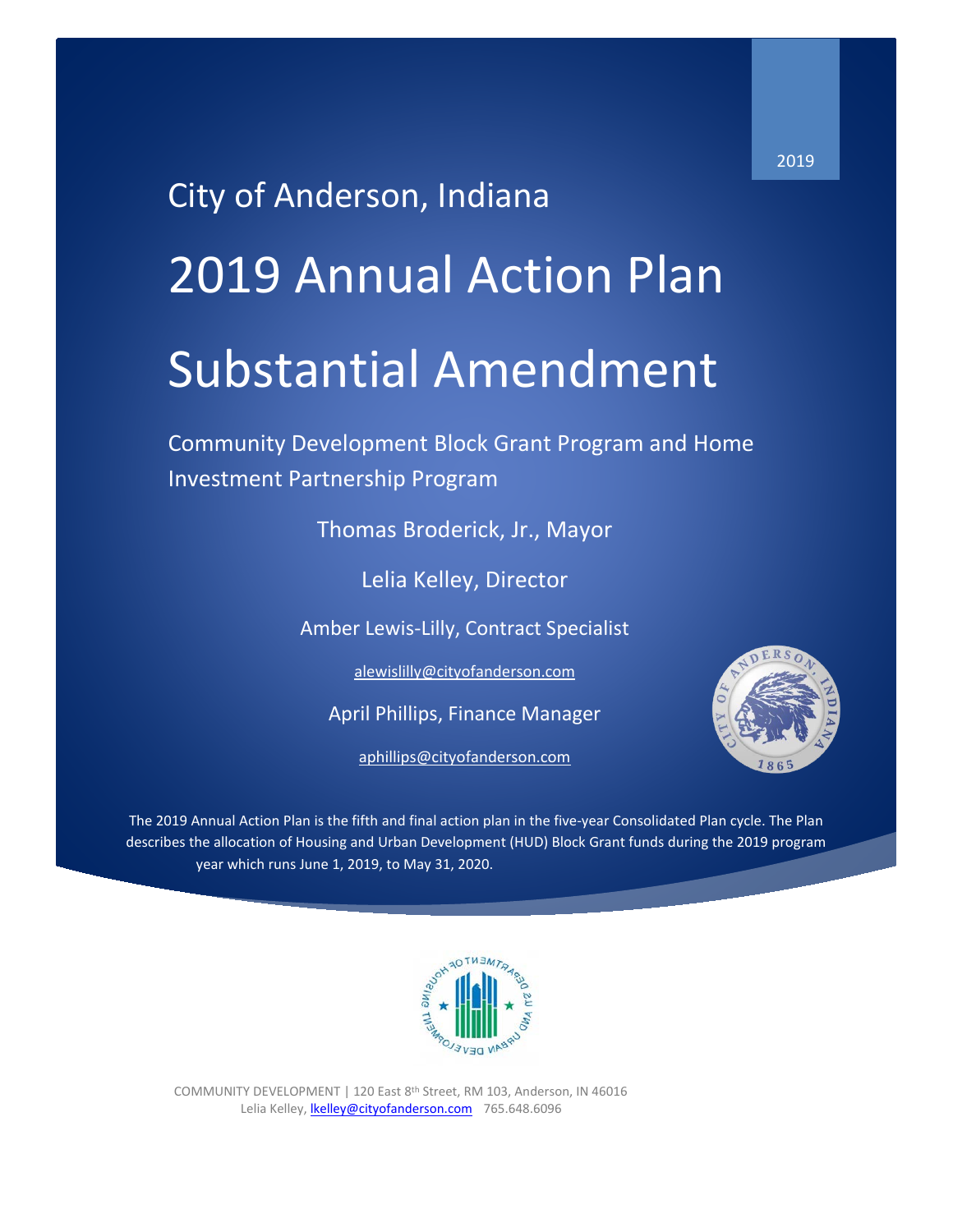# **2019 Annual Action Plan:**

# **Substantial Amendment**

*TABLE OF CONTENTS*

Please see the original Program 2019 Annual Action Plan here: [www.cityofanderson.com/DocumentCenter/View/3612/2](http://www.cityofanderson.com/152/Community-Development)019-CDBG-Annual-Action-Plan

*AP-50 Geographic Distribution*

*AP-55 Affordable Housing*

*AP-60 Public Housing*

*AP-65 Homeless*

*AP-75 Barriers to Affordable Housing*

*AP-85 Other Actions*

*AP-90 Program Specific Requirements*

*Appendices*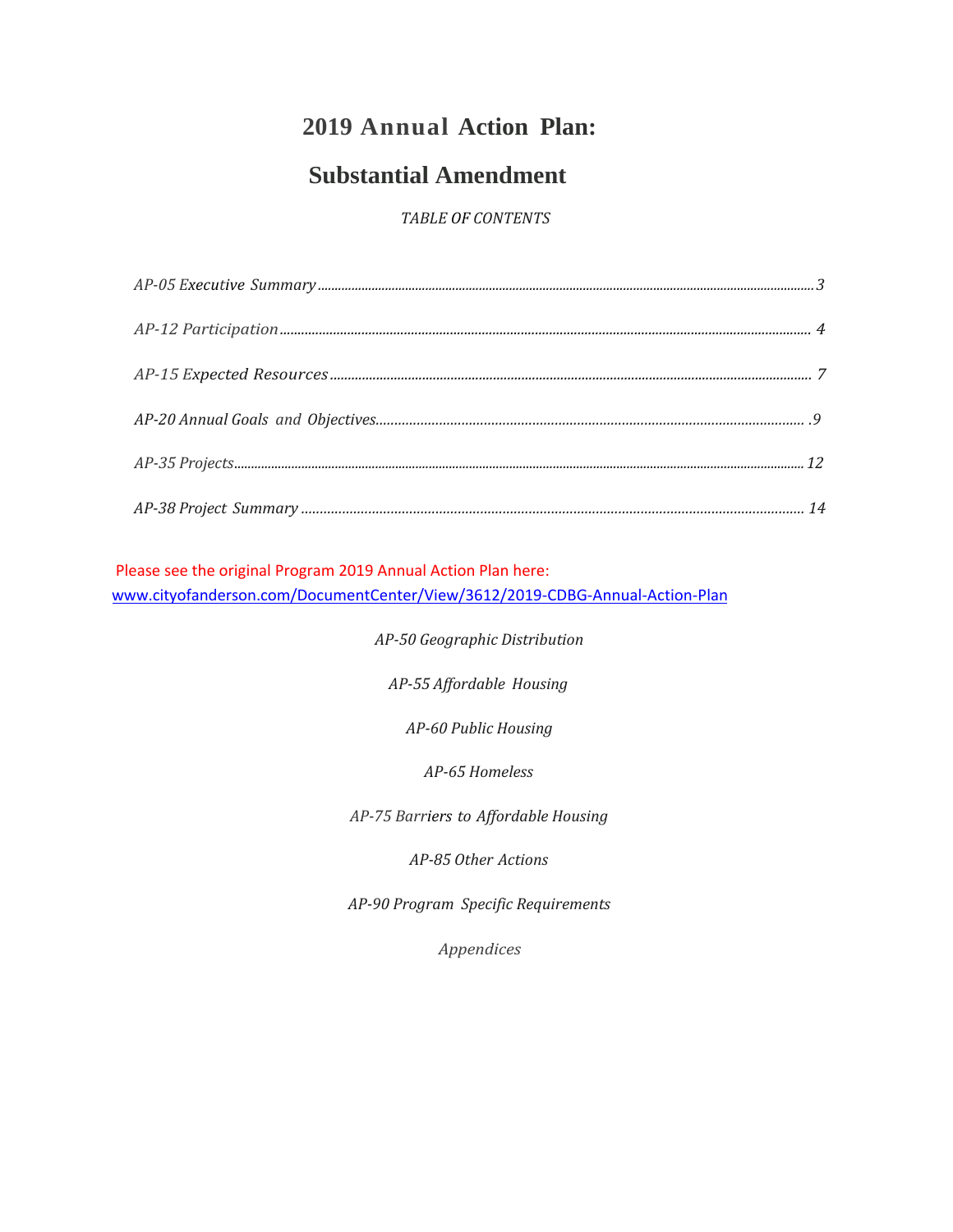AP-05 Executive Summary - 24 CFR 91.200(c), 91.220(b)

#### **1. Introduction**

The City of Anderson, Indiana is an entitlement community under Title 1 of the Housing and Community Development Act of 1974. The City is eligible to receive federal funds annually from the US Department of Housing and Urban Development (HUD) under the Community Development Block Grant (CDBG) and HOME Partnership Programs. The Annual Action Plan (AAP) is a public awareness and strategy development document required by HUD for any jurisdiction receiving entitlement grant funds allocated to participating jurisdictions based upon a formula of population and poverty characteristics. It is only one part of an extensive community development process designed to plan long and short-term solutions for improving the lives of low-income individuals. The large majority of resources discussed within the AAP are derived from federal tax dollars and warrants a need to use the federal funds in a responsible manner. The AAP serves as a report to HUD and the general public of the anticipated use of funds made available through tax dollars and provides an additional forum for community input into the community development process.

The 2015-2019 Consolidated Plan describes community needs and determines local priorities for using public resources to assist low- and moderate-income residents of the City of Anderson. It sets forth a five-year strategic plan consisting of actions and production targets to address community needs. The success of the plan depends on the participation of numerous agencies and local governments in the collaborative implementation of the strategies. The Consolidated Plan is augmented by annual Action Plans, which identify how the jurisdiction will spend the scarce public resources each year to meet the goals and priorities identified in the Consolidated Plan. This document, the 2019 Annual Action Plan, is the fifth and final action plan in the Consolidated Plan cycle. It describes how the City of Anderson plans to allocate HUD block grant funds during the 2019 program year, which runs from June 1, 2019, to May 31, 2020.

PY 2019 Substantial Amendment changes the expected resources for the 2019 Annual Action Plan to include \$547,410 in CDBG-CV funding. The 2019 Substantial Amendment also reprograms HOME funds in the amount of \$50,000 from new construction to Tenant-Based Rental Assistance (TBRA), administered by the Anderson Housing Authority. The balance remaining in PY 2019 new construction changes from \$135, 914.80 to \$85,914.80. The Substantial Amendment does not anticipate program income.

PY 2019 Plan expected resources previously included an allocation of \$873,479 in CDBG funding and \$307,887 in HOME funding for PY2019. There was no anticipated program income. The City reprogrammed \$66,564.22 of past CDBG entitlement funding for the Homeowner-occupied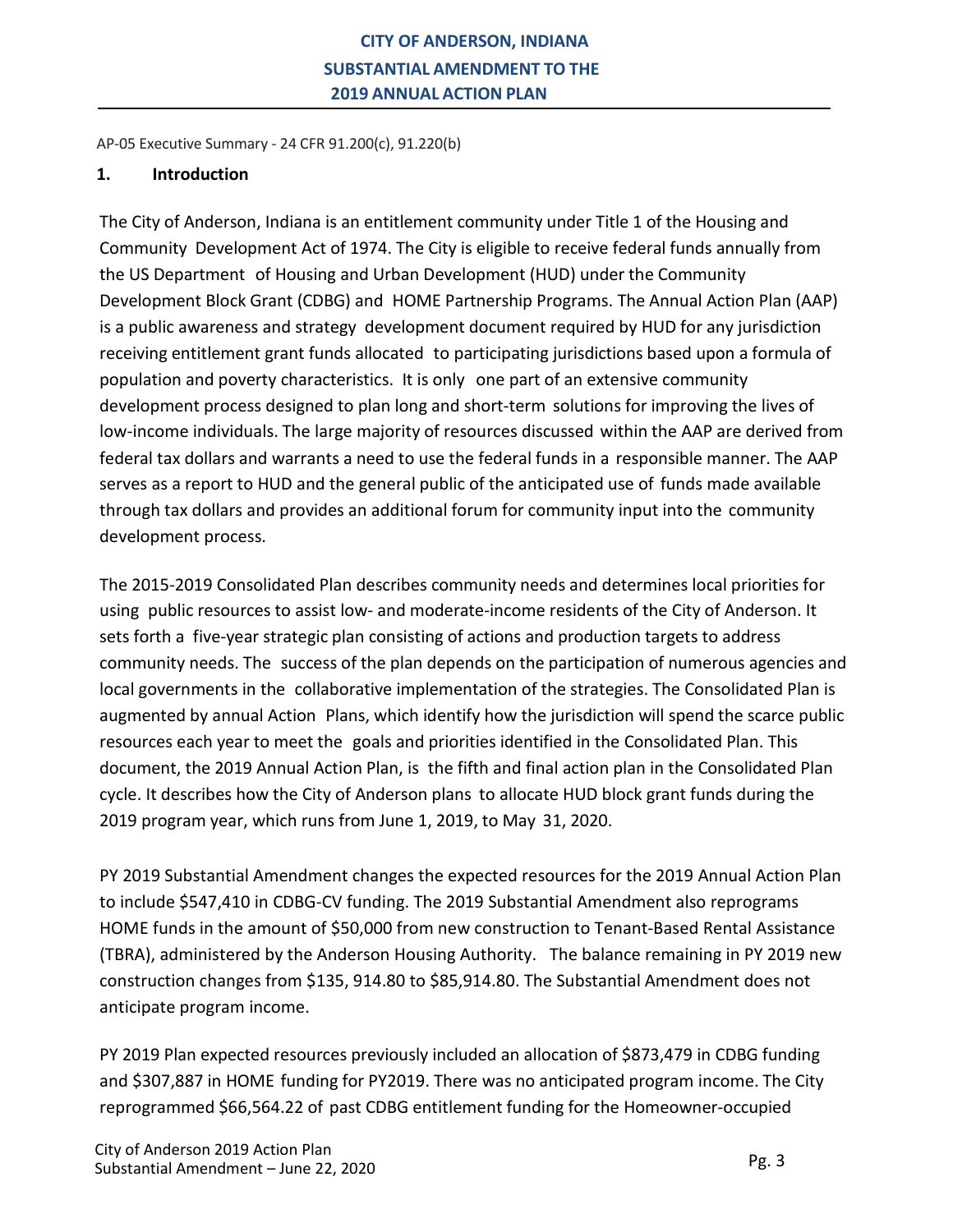rehabilitation projects for the 2019 program year. The total amount of expected CDBG funds is \$940,043.22. The City also reprogrammed \$50,000 of past HOME entitlement funding for new construction projects for the 2019 program year. The total amount of expected HOME funds is \$357,887. The 2019 program year annual budget of approximately \$1,297,930.22 was used toward CDBG and HOME eligible projects and reflected \$66,564.22 of unexpended, reprogrammed CDBG funds from PY2016, PY2017 and PY2018 and \$50,000 of unexpended, reprogrammed HOME funds from PY2017.

Per the City's Citizen Participation Plan, a Substantial Amendment to an Annual Action Plan is required when a "substantial" change is proposed, which includes:

- Funding of a new activity not previously described in the Action Plan;
- A significant change in an activity, its location, or its beneficiaries; or
- A change of 25% percent in the amount of funds allocated to an activity.

This Substantial Amendment to the 2019 Action Plans is necessary because the City is proposing to add activities funded by the CARES Act of March 27, 2020 and reprogram 50% of funding from a 2019 HOME program to address a housing crisis exacerbated by the pandemic. The following is a summary and draft language that amends the 2019-20 Annual Action Plan.

On March 27, 2020, Congress passed the Coronavirus Aid, Relief, and Economic Security Act (CARES) to support preparation for and response to the community impacts of the COVID-19 pandemic and identified additional funding for the City of Anderson through the Community Development Block Grant (CDBG) Program. The City of Anderson was allocated an additional \$547,410 in CDBG funding. Additionally, the City will re-allocate up to \$50,000 from its 2019 HOME allocations to the Tenant-based Rental Assistance (TBRA) program, administered by the Anderson Housing Authority.

## **B. CITIZEN PARTICIPATION**

The Citizen Participation Plan (CPP) describes the efforts the City will take to encourage citizen engagement in the planning process and provide feedback on funding strategies. It also provides requirements for public process when a "substantial amendment" to the Consolidated Plan and Annual Action Plan is proposed.

Due to COVID-19, the United States Department of Housing and Urban Development (HUD) has issued guidance that that waives the Citizen Participation Plan requirements for entitlement recipients, provided that (1) no fewer than five days are provided for public comment and that (2) reasonable notice and the opportunity to comment is provided.

Pursuant to HUD regulations, the City's Citizen Participation Plan and current HUD waivers for grant programs and consolidated plan requirements to prevent the spread of COVID19, staff published a 5-day comment period. Public comments and allocation recommendations are included in the Substantial Amendment to the FY 2019-2020 Annual Action Plan and will be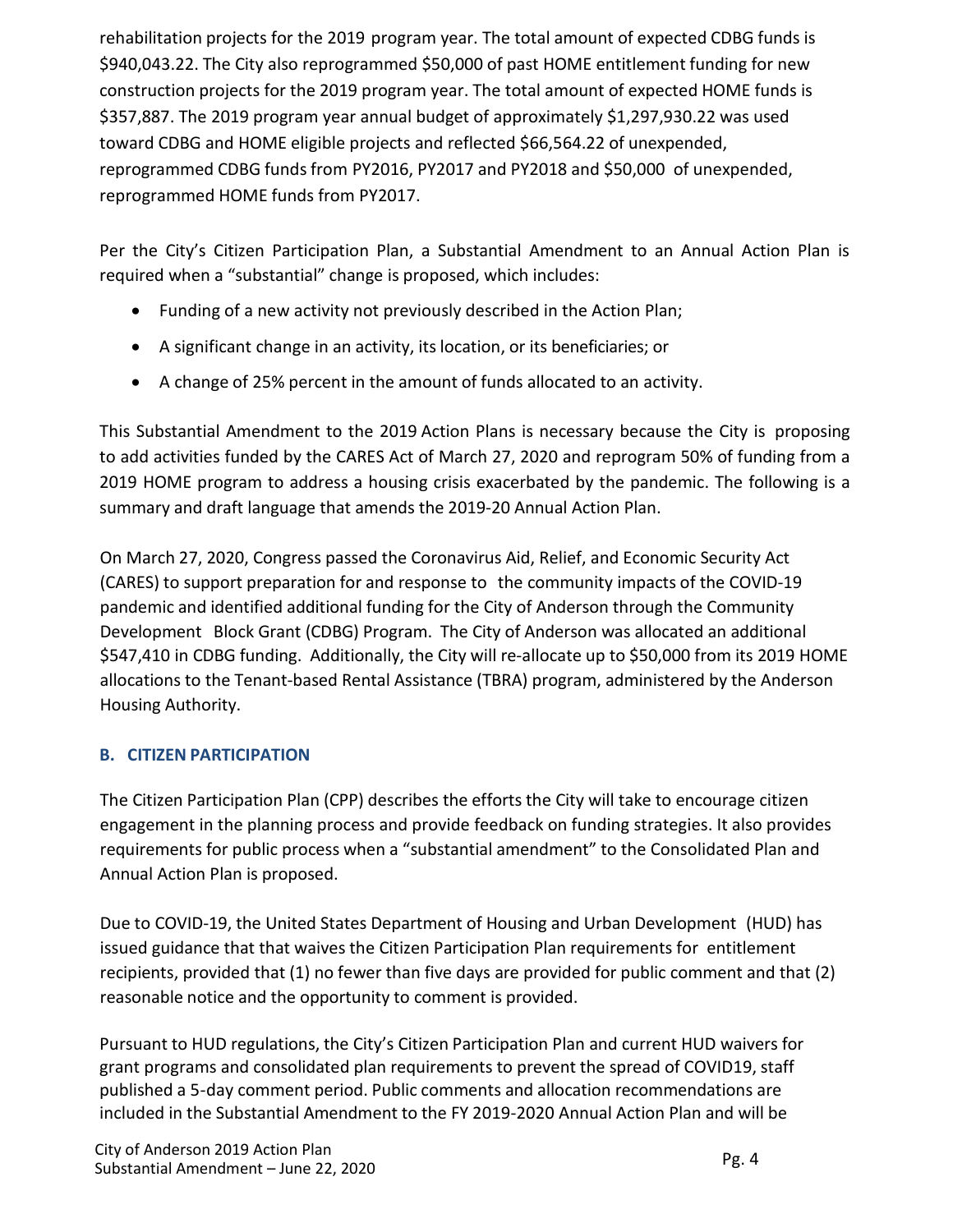submitted to HUD for final approval and release of funds.

Public Comments are accepted by email, postal mail, and phone calls. Please submit all email comments to *lkelley@cityofanderson.com* and phone comments to 765.648.6096 by: Tuesday, June 30, 2020 by 3:00 pm. All public comments submitted by postal mail must be mailed to 120 East 8th Street, Rm 103, Anderson, IN 46016 and postmarked by: Tuesday, June 30, 2020.

## **C. CHANGES TO THE 2019-20 ANNUAL ACTION PLAN ACTIVITIES**

The Substantial Amendment proposed to add public services and economic development projects including:

- 1. CDBG-CV Subsistence Assistance-housing assistance program to specifically aid households impacted by the pandemic due to job loss and contraction of the COVID Virus. The program includes rent assistance and utility assistance and is subject to household income eligibility and other program requirements.
- 2. Public Services projects including a COVID area-benefit and social distancing academic and holistic enrichment program. The target beneficiaries include third and fourth grade elementary school children with learning disabilities or those not students who did not perform at grade level in the prior academic school year. The virtual program will provide assistance with reading, vocabulary, math, and will include a physical education curriculum, and social services provided by licensed social workers. The program is aimed at preparing academically challenged students for the upcoming academic year. It will be administered by Anderson Community School elementary teachers and will include a pre and post assessments. Target benefit area 57% lowmod and includes CT 5 (CT with the highest percentage of children ages 5-17 with any disability type in the city of Anderson) and CT 17.2, an adjoining low-mod CT. In addition, housing counseling services will be provided aimed at addressing disparities revealed by the updated Analysis of Impediments to Fair Housing Choice Report (AI). The AI report is scheduled for public comment in July, 2020.
- **3.** Economic Development: Business assistance grants. Priority Proposal businesses are as follows: Locally owned and operated Downtown businesses, businesses located in low-mod income areas or those that serve low-mod income neighborhoods and households, business located in Opportunity Zones CT 119, CT 5 and CT 17, and businesses denied both the SBA Economic Injury Disaster Loan (EIDL) and the Payroll Protection Program Loan (PPP).
- 4. The 2019 Substantial Amendment also reprograms HOME funds in the amount of \$50,000 from new construction to Tenant-Based Rental Assistance (TBRA), administered by the Anderson Housing Authority. The balance remaining in PY 2019 new construction changes from \$135, 914.80 to \$85,914.80.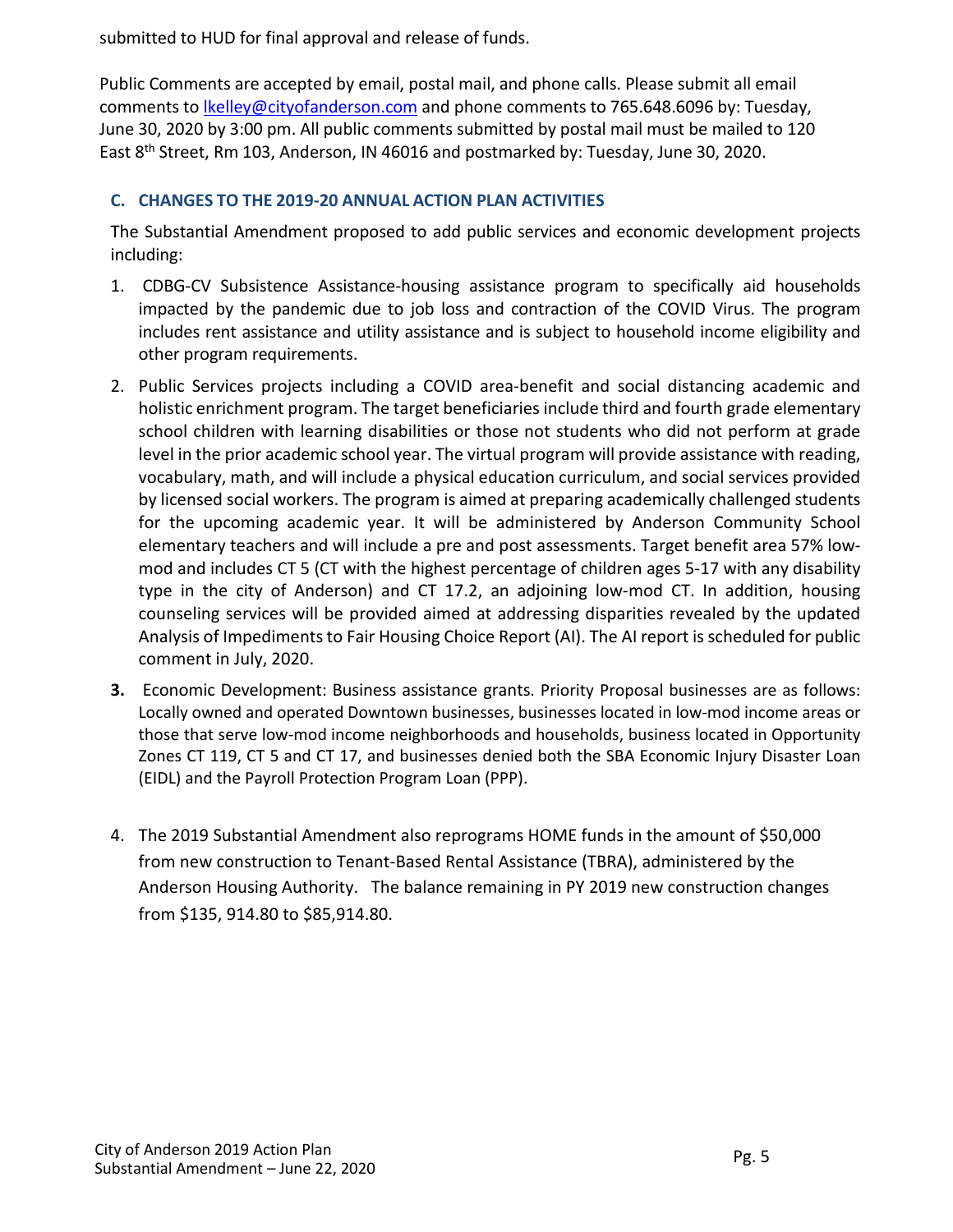## **5.** CDBG-CV (Covid-19) Allocation: \$547,410. Proposed CDBG-CV Activity Budgets

| <b>CDBG-CV</b><br><b>Activity Project</b> | <b>Budget</b> | <b>Allocation</b><br>Percentage | Proposed Use        |
|-------------------------------------------|---------------|---------------------------------|---------------------|
| 2019-20                                   |               |                                 |                     |
|                                           |               |                                 | Administrative      |
| <b>CDBG-CV</b>                            |               |                                 | related activities: |
| Administration                            | \$82,110      | 15%                             | Admin Cap 20%       |
| 2019-20                                   | \$65,000      | 12%                             |                     |
| <b>CDBG-CV</b>                            |               |                                 | Public Services to  |
|                                           |               |                                 | benefit Youth       |
| Covid 19-Youth Services                   |               |                                 |                     |
| 2019-20                                   | \$206,077     | 38%                             | Public Services to  |
| <b>CDBG-CV</b>                            |               |                                 |                     |
| Covid 19-Housing Assistance               |               |                                 | benefit low-mod     |
|                                           |               |                                 | income households   |
| 2019-20                                   | \$30,000      | 5%                              | Public Services to  |
| <b>CDBG-CV</b>                            |               |                                 |                     |
| Fair Housing/Housing Counseling           |               |                                 | address Access to   |
|                                           |               |                                 | <b>Fair Housing</b> |
| 2019-20                                   | \$164,223.00  | 30%                             | Economic            |
| <b>CDBG-CV</b>                            |               |                                 |                     |
| <b>Covid-19 Business Assistance</b>       |               |                                 | Development-Urgent  |
|                                           |               |                                 | Need                |
| Total                                     | \$547,410     | 100%                            | <b>CDBG-CV</b>      |
|                                           |               |                                 |                     |
|                                           |               |                                 | <b>Allocation</b>   |
|                                           |               |                                 |                     |

#### **6.** Proposed Reprogrammed HOME Program Activity Budgets

| Program<br>Year/ Current              | <b>Budget</b> | <b>Remaining</b><br><b>Budget</b> | Change                                                                         |
|---------------------------------------|---------------|-----------------------------------|--------------------------------------------------------------------------------|
| 2019-20<br><b>New</b><br>Construction | \$135,914.80  | \$85,914.80                       | \$50,000 to HOME<br><b>Tenant-Based Rental</b><br>Assistance (TBRA)<br>Program |

#### **D. PUBLIC COMMENTS**

All public comments are accepted by email, postal mail, and phone calls. Please submit all email comments to *lkelley@cityofanderson.com* and phone comments to 765.648.6096 by: Tuesday, June 30, 2020 by 3:00 pm. All public comments submitted by postal mail must be mailed to 120 East 8<sup>th</sup> Street, Rm 103, Anderson, IN 46016 and postmarked by: Tuesday, June 30, 2020.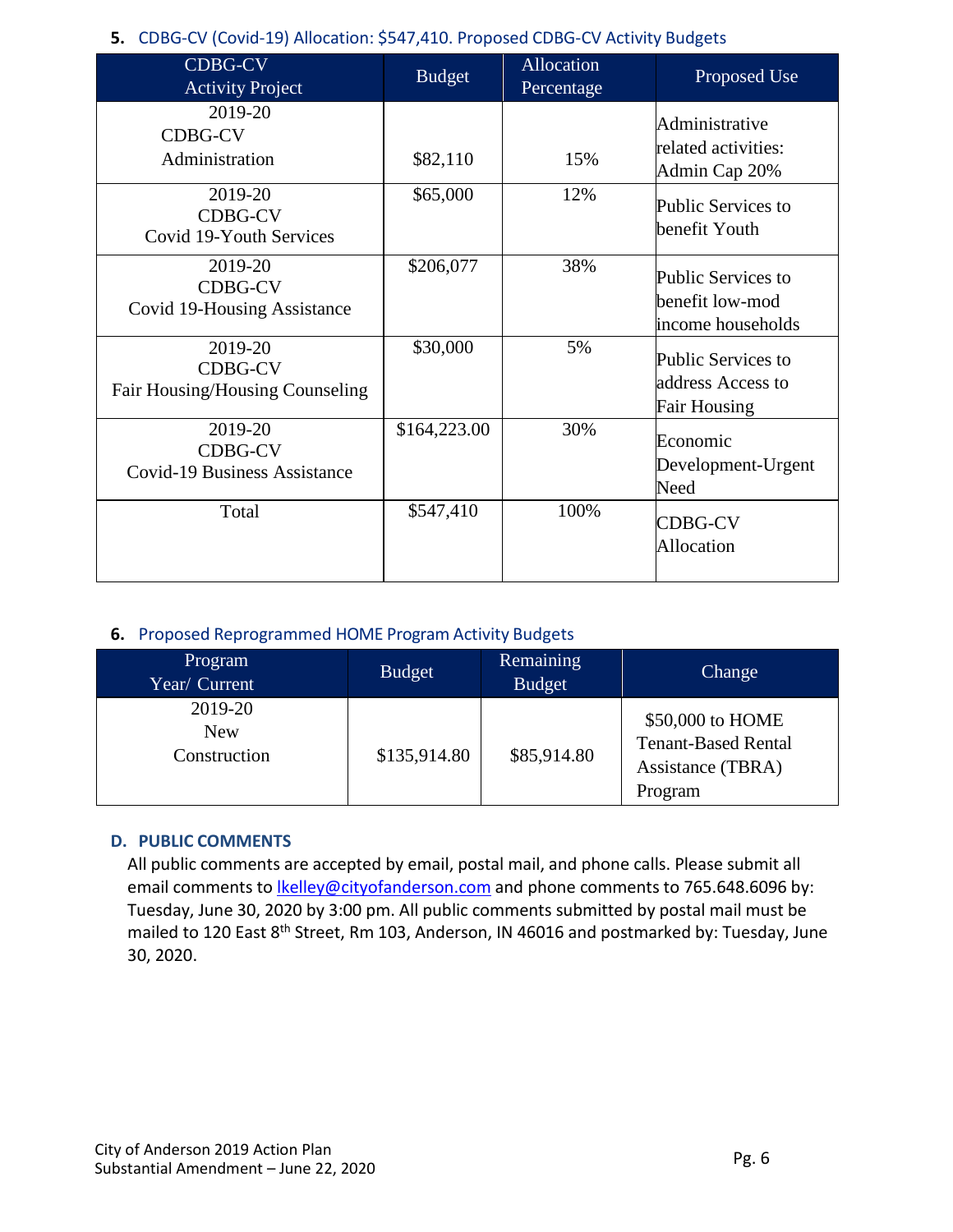# **Expected Resources**

## AP-15 Expected Resources  $-91.220(c)(1,2)$ **Introduction:**

PY 2019 Substantial Amendment changes the expected resources for the 2019 Annual Action Plan to include \$547,410 in CDBG-CV funding. The 2019 Substantial Amendment also reprograms HOME funds in the amount of \$50,000 from new construction to Tenant-Based Rental Assistance (TBRA), administered by the Anderson Housing Authority. The balance remaining in PY 2019 new construction changes from \$135, 914.80 to \$85,914.80. The Substantial Amendment does not anticipate program income.

PY 2019 Plan expected resources previously included an allocation of \$873,479 in CDBG funding and \$307,887 in HOME funding for PY2019. There was no anticipated program income. The City reprogrammed \$66,564.22 of past CDBG entitlement funding for the Homeowner-occupied rehabilitation projects for the 2019 program year. The total amount of expected CDBG funds is \$940,043.22. The City also reprogrammed \$50,000 of past HOME entitlement funding for new construction projects for the 2019 program year. The total amount of expected HOME funds is \$357,887. The 2019 program year annual budget of approximately \$1,297,930.22 was used toward CDBG and HOME eligible projects and reflected \$66,564.22 of unexpended, reprogrammed CDBG funds from PY2016, PY2017 and PY2018 and \$50,000 of unexpended, reprogrammed HOME funds from PY2017.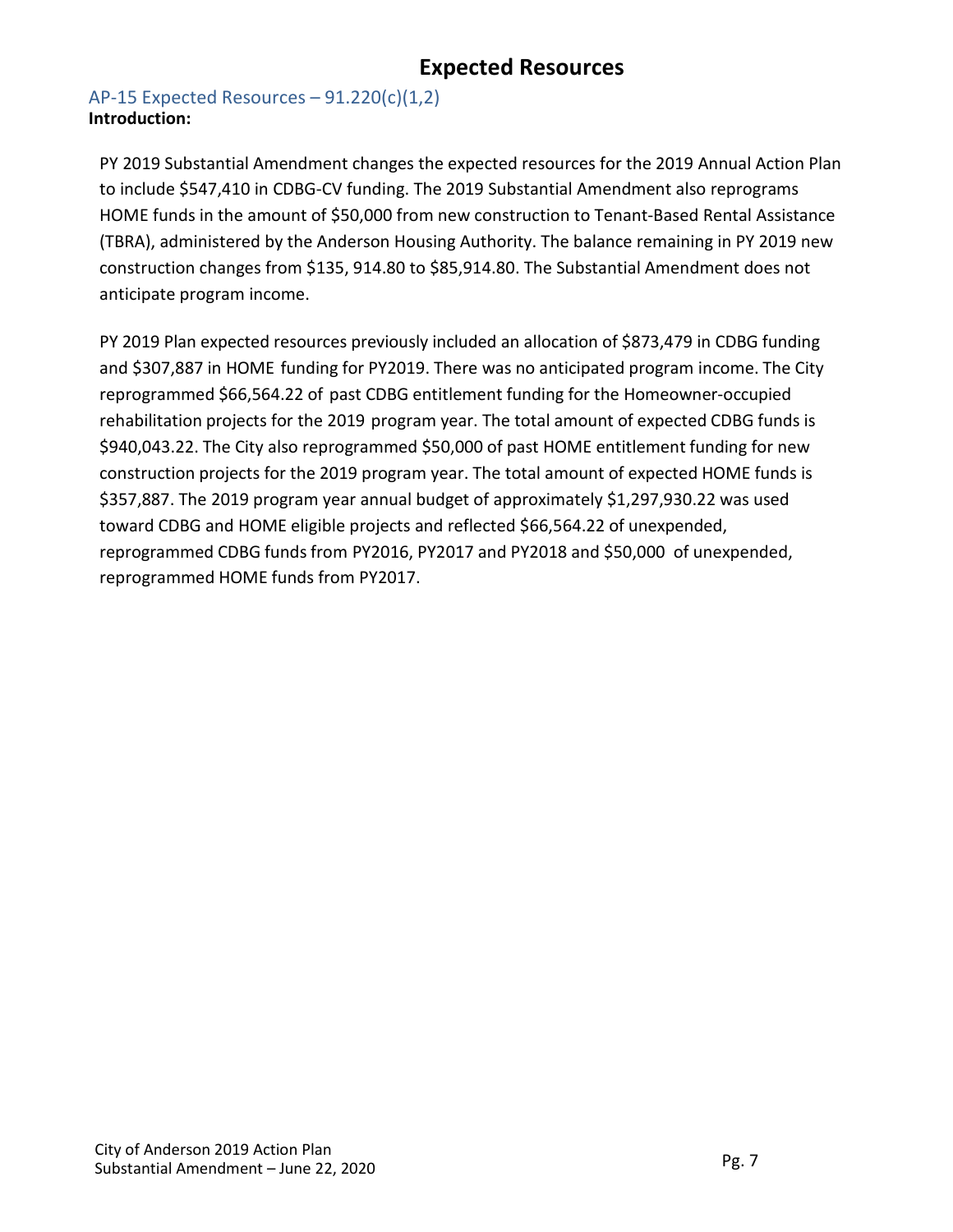# **Anticipated Resources**

| Program     | Source              | <b>Uses of Funds</b>                                                                                                                                                                                   |                    |             | <b>Expected Amount Available Year 1</b> |         | <b>Expected</b>  | <b>Narrative Description</b>                                                                                                                                                                                                                                                                                                                                                                                                                                                                                                                 |
|-------------|---------------------|--------------------------------------------------------------------------------------------------------------------------------------------------------------------------------------------------------|--------------------|-------------|-----------------------------------------|---------|------------------|----------------------------------------------------------------------------------------------------------------------------------------------------------------------------------------------------------------------------------------------------------------------------------------------------------------------------------------------------------------------------------------------------------------------------------------------------------------------------------------------------------------------------------------------|
|             | of Funds            |                                                                                                                                                                                                        | Annual             | Program     | <b>Prior Year</b>                       | Total:  | Amount           |                                                                                                                                                                                                                                                                                                                                                                                                                                                                                                                                              |
|             |                     |                                                                                                                                                                                                        | <b>Allocation:</b> | Income:     | <b>Resources:</b>                       | \$      | <b>Available</b> |                                                                                                                                                                                                                                                                                                                                                                                                                                                                                                                                              |
|             |                     |                                                                                                                                                                                                        | Ś                  | Ŝ           | Ś                                       |         | Remainder        |                                                                                                                                                                                                                                                                                                                                                                                                                                                                                                                                              |
|             |                     |                                                                                                                                                                                                        |                    |             |                                         |         | of ConPlan<br>\$ |                                                                                                                                                                                                                                                                                                                                                                                                                                                                                                                                              |
| <b>CDBG</b> | public -<br>federal | Acquisition<br>Admin and<br>Planning<br>Economic<br>Development<br>Housing<br>Public<br>Improvements                                                                                                   |                    |             |                                         |         |                  | CDBG Administration, Public Services, Affordable<br>Housing, Public Facilities, Elimination of Slum and Blight.<br>Target population: extremely low, low and moderate<br>incomes, and populations with special needs, such as<br>homeless, elderly, disabled individuals. Target<br>population: extremely low, low and moderate-incomes,<br>and populations with special needs, such as elderly,<br>disabled individuals                                                                                                                     |
|             |                     | <b>Public Services</b>                                                                                                                                                                                 | 873,479            | 0           | 66,564                                  | 940,043 | 0                |                                                                                                                                                                                                                                                                                                                                                                                                                                                                                                                                              |
| <b>HOME</b> | public -<br>federal | Acquisition<br>Homebuyer<br>assistance<br>Homeowner<br>rehab<br>Multifamily<br>rental new<br>construction<br>Multifamily<br>rental rehab<br><b>New</b><br>construction for<br>ownership<br><b>TBRA</b> | 307,887            | 0           | 50,000                                  | 357,887 | 0                | HOME Administration, Affordable Housing: Tenant-<br>Based Rental Assistance (TBRA), New Construction-<br>Single Family; CHDO Set-a-Side. Of the\$357,887<br>allocated for HOME activities during PY2019,<br>Reprogrammed Funds include \$50,000 from PY2017,<br>reprogrammed from homeowner rehab and committed<br>to New Construction. Target population: extremely low,<br>low and moderate-incomes, and populations with<br>special needs, such as elderly, disabled, homeless and<br>homeless prevention, and reunification of families. |
| Other       | public -            | Acquisition                                                                                                                                                                                            |                    |             |                                         |         |                  |                                                                                                                                                                                                                                                                                                                                                                                                                                                                                                                                              |
|             | federal             | Other                                                                                                                                                                                                  | 0                  | $\mathbf 0$ | 0                                       | 0       | 0                |                                                                                                                                                                                                                                                                                                                                                                                                                                                                                                                                              |
| Other       | public -<br>federal | Other                                                                                                                                                                                                  | 547,410            | 0           | 0                                       | 547,410 | 0                | CDBG-CV funds to be used to prevent, prepare for and<br>respond to Coronavirus (COVID-19)                                                                                                                                                                                                                                                                                                                                                                                                                                                    |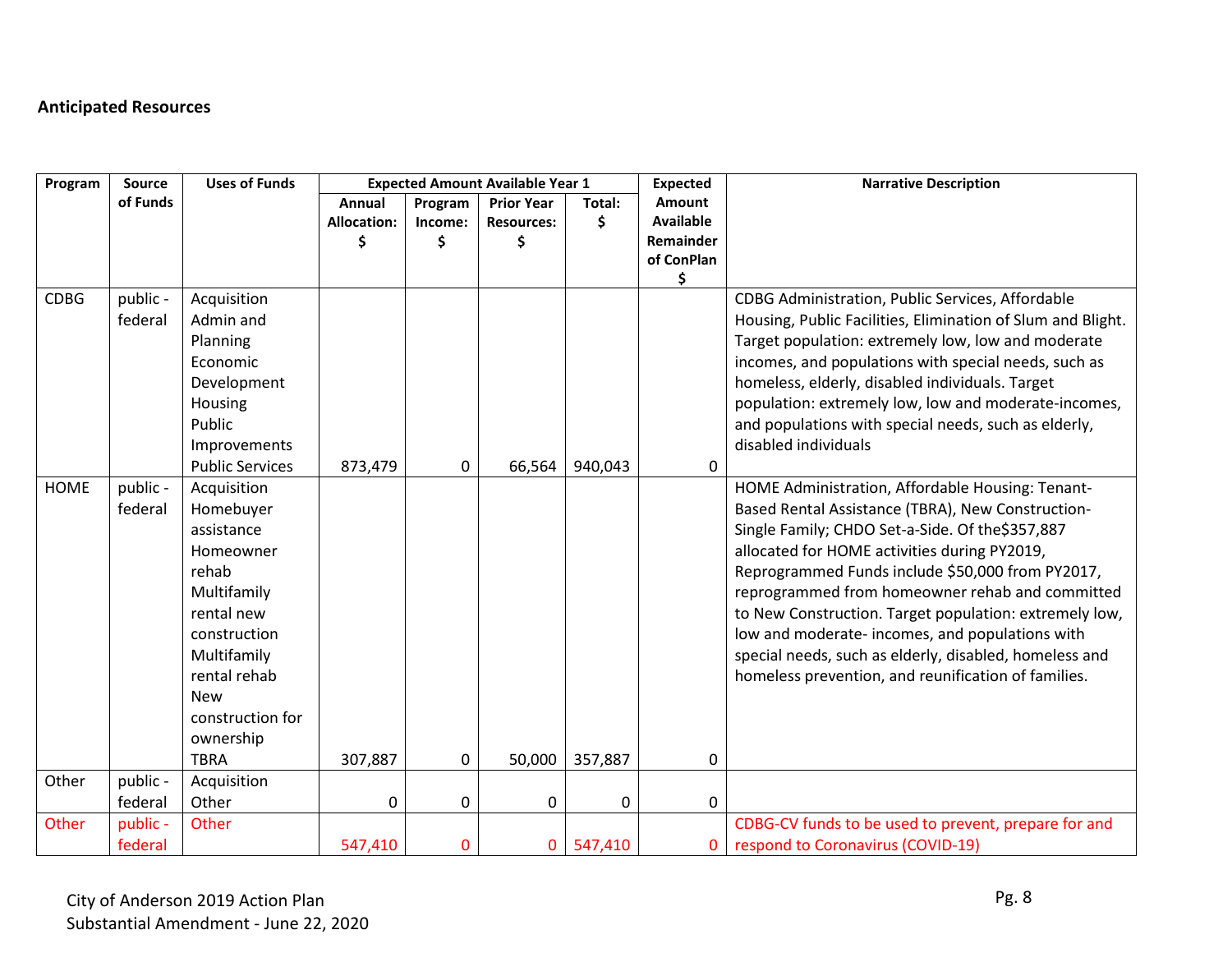## **AP-20 Annual Goals and Objectives - 91.420, 91.220(c)(3)&(e)**

#### **Goals Summary Information**

| Sort         | <b>Goal Name</b>         | <b>Start</b> | End  | Category       | Geographic | <b>Needs</b>            | <b>Funding</b>                   | <b>Goal Outcome Indicator</b> |
|--------------|--------------------------|--------------|------|----------------|------------|-------------------------|----------------------------------|-------------------------------|
| Order        |                          | Year         | Year |                | Area       | <b>Addressed</b>        |                                  |                               |
| 1            | Increase                 | 2015         | 2019 | Affordable     | 120.1,2    | Owner                   | <b>CDBG Homeowner Rehab:</b>     | <b>Homeowner Housing</b>      |
|              | Homeownership            |              |      | <b>Housing</b> | and 3      | Occupied                | \$66,564.22 Reprogrammed from    | Rehabilitated: 7              |
|              | Opportunities            |              |      |                | CT 4 & 5   | Rehabilitation          | 2016, 2017, 2018                 | <b>Household Housing</b>      |
|              |                          |              |      |                | CT 119     |                         | <b>Public Services</b>           | Units.                        |
|              |                          |              |      |                |            | Down-Payment            | <b>HOME New Construction:</b>    | Direct Financial              |
|              |                          |              |      |                |            | Assistance              | Total: \$135,914.80              | Assistance to                 |
|              |                          |              |      |                |            |                         | \$50,000 Reprogrammed from       | Homebuyers: 6                 |
|              |                          |              |      |                |            | <b>New</b>              | PY2017 Homeowner-Occupied        | <b>Households Assisted</b>    |
|              |                          |              |      |                |            | Construction            | Rehabilitation                   |                               |
|              |                          |              |      |                |            |                         | <b>HOME DPA: \$45,000</b>        |                               |
|              |                          |              |      |                |            |                         | HOME Administration: \$30,788.70 |                               |
|              |                          |              |      |                |            |                         | HOME CHDO: \$46,183.50           |                               |
| $\mathbf{2}$ | Recreational and         | 2015         | 2018 | Non-Housing    | 120.1,2    | <b>Youth Activities</b> | CDBG:                            | Public service                |
|              | <b>Educational Youth</b> |              |      | Community      | and 3      |                         | \$53,620                         | activities other than         |
|              | Activities               |              |      | Development    | CT 4 & 5   |                         | <b>CDBG-CV:</b>                  | Low/Moderate                  |
|              |                          |              |      |                | CT 119     |                         | \$65,000                         | Income Housing                |
|              |                          |              |      |                |            |                         |                                  | Benefit: 173 233              |
|              |                          |              |      |                |            |                         |                                  | Persons Assisted              |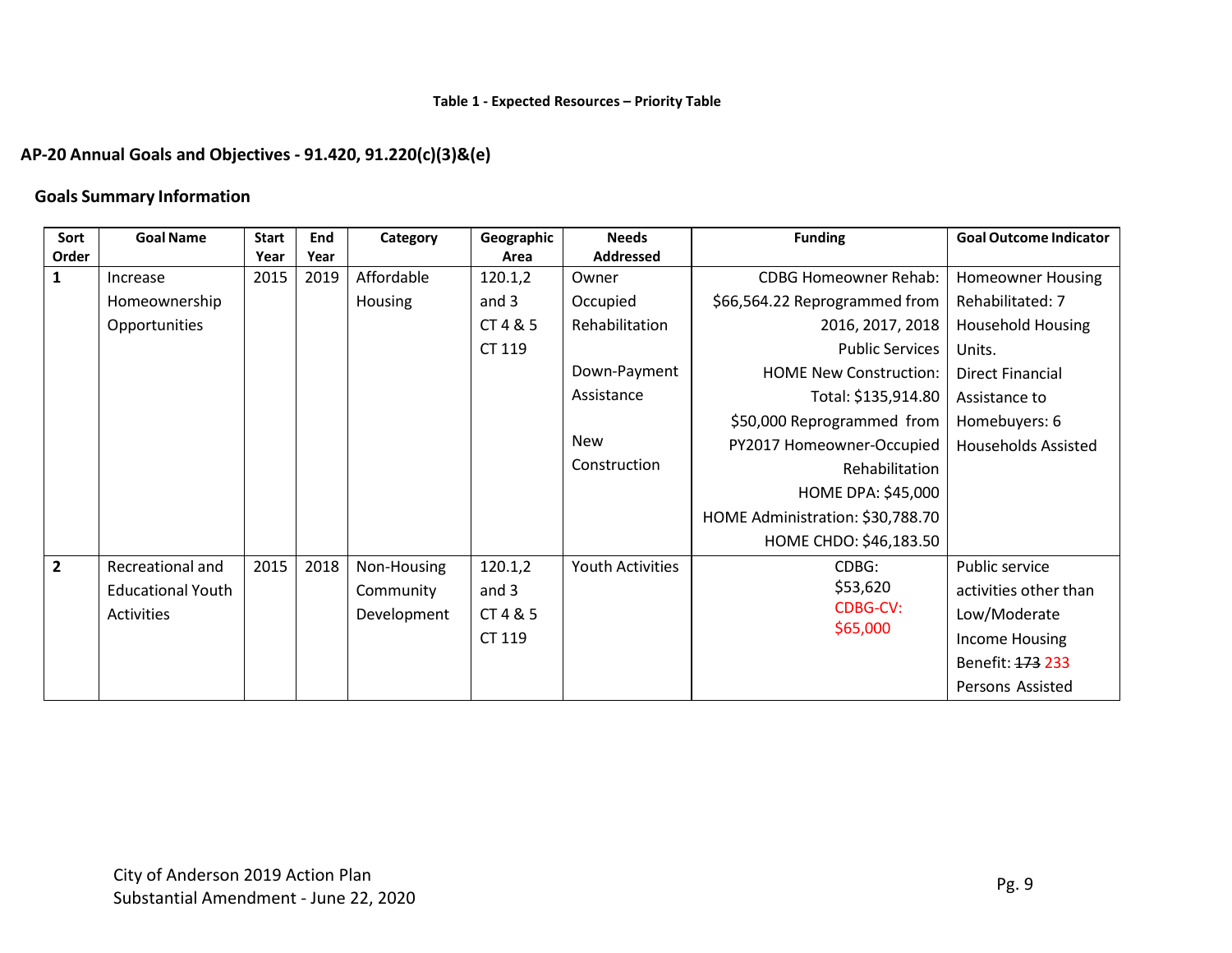| Sort                    | <b>Goal Name</b>        | <b>Start</b> | End  | Category    | Geogra  | <b>Needs</b>             | <b>Funding</b>                                     | <b>Goal Outcome Indicator</b> |
|-------------------------|-------------------------|--------------|------|-------------|---------|--------------------------|----------------------------------------------------|-------------------------------|
| Order                   |                         | Year         | Year |             | phic    | <b>Addressed</b>         |                                                    |                               |
| $\overline{\mathbf{3}}$ | <b>Emergency Family</b> | 2015         | 2019 | Homeless    | 120.1,2 | <b>Public Services</b>   | CDBG: \$15,900                                     | <b>CDBG Public service</b>    |
|                         | Housing                 |              |      |             | and 3   |                          |                                                    | activities for                |
|                         |                         |              |      |             | CT485   | Rental                   | Home TBRA: \$100,000                               | Low/Moderate                  |
|                         |                         |              |      |             | CT 119  | Assistance               |                                                    | <b>Income Housing</b>         |
|                         |                         |              |      |             |         |                          |                                                    | Benefit: 20-100               |
|                         |                         |              |      |             |         |                          |                                                    | Households Assisted.          |
|                         |                         |              |      |             |         | <b>Public</b>            | CDBG-CV: \$206,077                                 | Subsistence                   |
|                         |                         |              |      |             |         | <b>Services</b>          |                                                    | <b>Assistance: Housing</b>    |
|                         |                         |              |      |             |         |                          | <b>Reprogrammed 2019</b><br><b>HOME Funds from</b> |                               |
|                         |                         |              |      |             |         | Rental                   | <b>New Construction to</b>                         | <b>HOME TBRA activities</b>   |
|                         |                         |              |      |             |         | Assistance               | TBRA: \$50,000                                     | for Low/Moderate              |
|                         |                         |              |      |             |         |                          | <b>New Construction</b>                            | <b>Income Housing</b>         |
|                         |                         |              |      |             |         |                          | remaining balance:                                 | Benefit: 13                   |
|                         |                         |              |      |             |         |                          | \$85,914.80                                        | 20households.                 |
| 4                       | Neighborhood            | 2015         | 2019 | Affordable  | 120.1,2 | Infrastructure           | CDBG: \$803,959                                    | Public Facility or            |
|                         | Revitalization          |              |      | Housing     | and 3   |                          |                                                    | Infrastructure                |
|                         |                         |              |      | Non-Housing | CT485   | Blight                   |                                                    | Activities other than         |
|                         |                         |              |      | Community   | CT 119  | Elimination              |                                                    | Low/Moderate                  |
|                         |                         |              |      | Development |         |                          |                                                    | <b>Income Housing</b>         |
|                         |                         |              |      |             |         | <b>Public Facilities</b> |                                                    | Benefit: 800 Persons          |
|                         |                         |              |      |             |         |                          |                                                    | Assisted.                     |
|                         |                         |              |      |             |         | <b>General Public</b>    |                                                    | <b>Buildings Demolished:</b>  |
|                         |                         |              |      |             |         | Services                 |                                                    | 4.                            |
|                         |                         |              |      |             |         |                          |                                                    | <b>CDBG Administration.</b>   |
|                         |                         |              |      |             |         | <b>CDBG</b>              |                                                    |                               |
|                         |                         |              |      |             |         | Administration           | CDBG-CV: \$82,110                                  |                               |
|                         |                         |              |      |             |         | <b>CDBG-CV</b>           |                                                    | <b>CDBG Administration</b>    |
|                         |                         |              |      |             |         | Administration           |                                                    |                               |
|                         |                         |              |      |             |         |                          |                                                    |                               |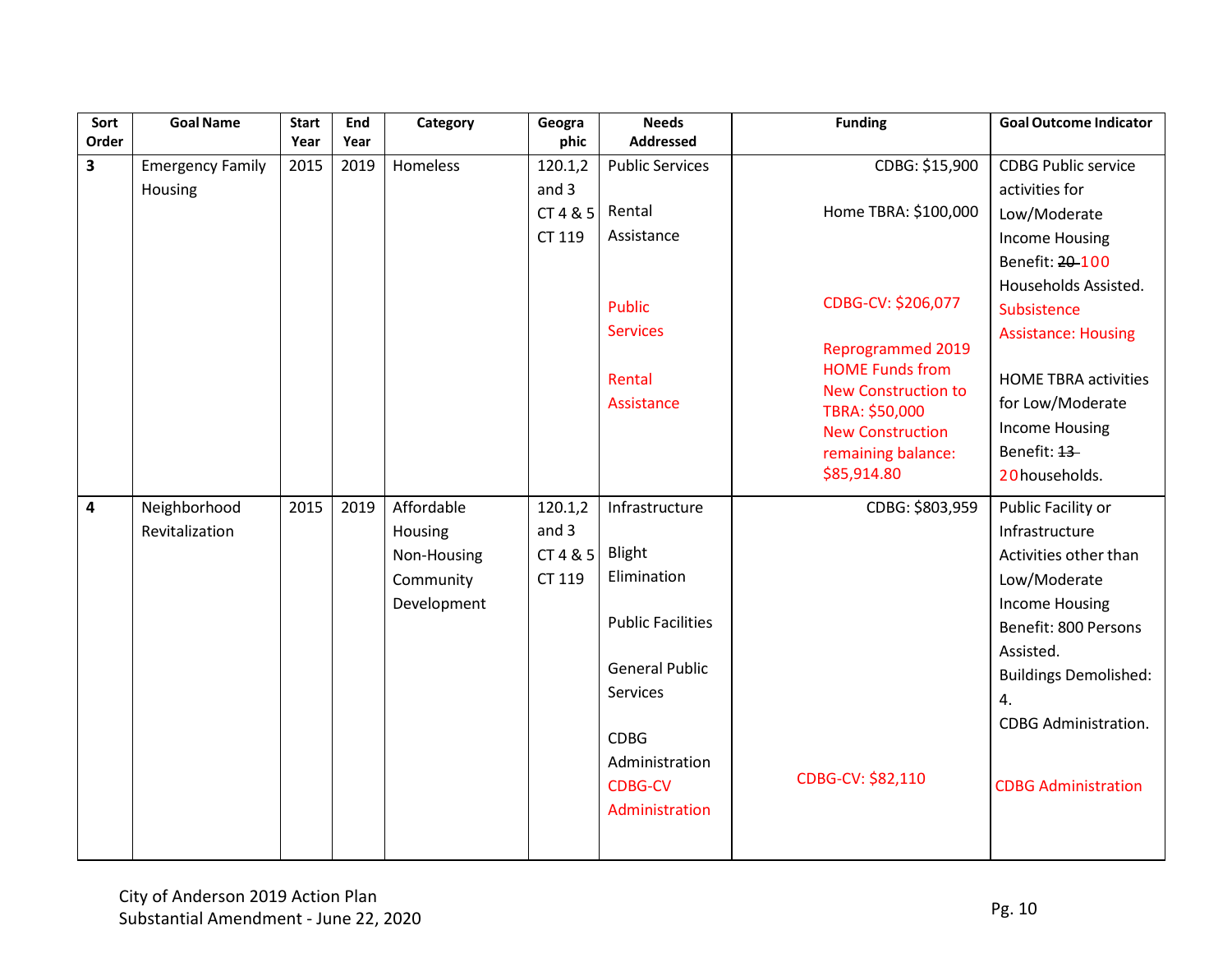| 5 | Neighborhood   | 2015 | 2020 | Non-Housing    |                 | <b>Business</b>       | CDBG-CV:  | <b>Businesses Assisted:</b>  |
|---|----------------|------|------|----------------|-----------------|-----------------------|-----------|------------------------------|
|   | Revitalization |      |      | Community      |                 | Attraction/Job        | \$165,223 | 16: Grants up to             |
|   |                |      |      | Development    |                 | Creation              |           | $$10,000$ -Economic          |
|   |                |      |      |                |                 |                       |           | Development                  |
| 6 | Neighborhood   | 2015 | 2020 | Affordable     |                 | <b>General Public</b> | CDBG-CV:  | Low-mod Income               |
|   | Revitalization |      |      | <b>Housing</b> | <b>Services</b> |                       | \$30,000  | <b>Housing Benefit: Fair</b> |
|   |                |      |      |                |                 |                       |           | <b>Housing/Housing</b>       |
|   |                |      |      |                |                 |                       |           | <b>Counseling Assisted:</b>  |
|   |                |      |      |                |                 |                       |           | 40-50                        |
|   |                |      |      |                |                 |                       |           |                              |
|   |                |      |      |                |                 |                       |           |                              |

#### **Table 5 – Goals Summary**

# **Goal Descriptions:**

| 1              | <b>Goal Name</b>        | Increase Homeownership Opportunities          |
|----------------|-------------------------|-----------------------------------------------|
|                | <b>Goal Description</b> |                                               |
| $\overline{2}$ | <b>Goal Name</b>        | Recreational and Educational Youth Activities |
|                | <b>Goal Description</b> |                                               |
| 3              | <b>Goal Name</b>        | <b>Emergency Family Housing</b>               |
|                | <b>Goal Description</b> |                                               |
| 4              | <b>Goal Name</b>        | Neighborhood Revitalization                   |
|                | <b>Goal Description</b> |                                               |
| 5              | <b>Goal Name</b>        | <b>Economic Development</b>                   |
|                | <b>Goal Description</b> | <b>Business Assistance: CDBG-CV</b>           |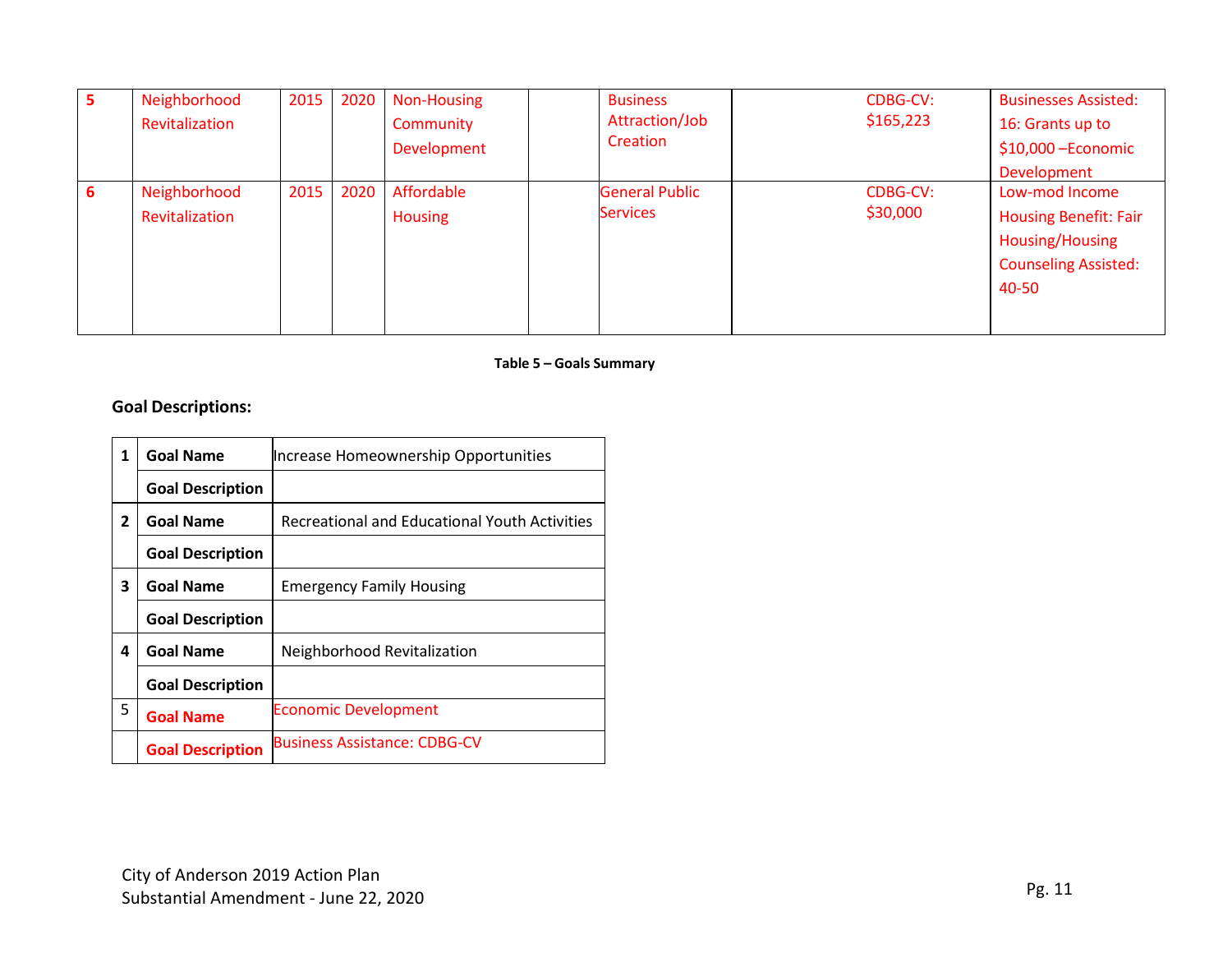#### AP-35 Projects – 91.220(d)

#### **Introduction**

#### **CHANGES TO THE 2019-20 ANNUAL ACTION PLAN PROJECTS AND GOALS**

The Substantial Amendment proposed to add public services and economic development projects including:

- 1. **CDBG-CV Subsistence Assistance**-housing assistance program to specifically aid households impacted by the pandemic due to job loss and contraction of the Covid Virus. The program includes rent assistance and utility assistance and is subject to household income eligibility and other program requirements.
- 2. **Public Services projects 1)** Covid area-benefit and social distancing academic and holistic enrichment program. The target beneficiaries include third and fourth grade elementary school children with learning disabilities or those not students who did not perform at grade level in the prior academic school year. The virtual program will provide assistance with reading, vocabulary, math, and will include a physical education curriculum, and social services provided by licensed social workers. The program is aimed at preparing academically challenged students for the upcoming academic year. It will be administered by Anderson Community School elementary teachers and will include a pre and post assessments. Target benefit area 57% low-mod and includes CT 5 (CT with the highest percentage of children ages 5-17 with any disability type in the city of Anderson) and CT 17.2, an adjoining low-mod CT. **2)** Fair housing/housing counseling services will be provided aimed at addressing disparities revealed by the updated Analysis of Impediments to Fair Housing Choice Report (AI). The AI report is scheduled for public comment in July, 2020.
- **3. Economic Development:** Business assistance grants. Priority Proposal businesses are as follows: Locally owned and operated Downtown businesses, businesses located in low-mod income areas or those that serve low-mod income neighborhoods and households, business located in Opportunity Zones CT 119, CT 5 and CT 17, and businesses denied both the SBA Economic Injury Disaster Loan (EIDL) and the Payroll Protection Program Loan (PPP).
- 4. **Reprogrammed Funds-HOME Program:** The 2019 Substantial Amendment also reprograms HOME funds in the amount of \$50,000 from new construction to Tenant-Based Rental Assistance (TBRA), administered by the Anderson Housing Authority. The balance remaining in PY 2019 new construction changes from \$135, 914.80 to \$85,914.80.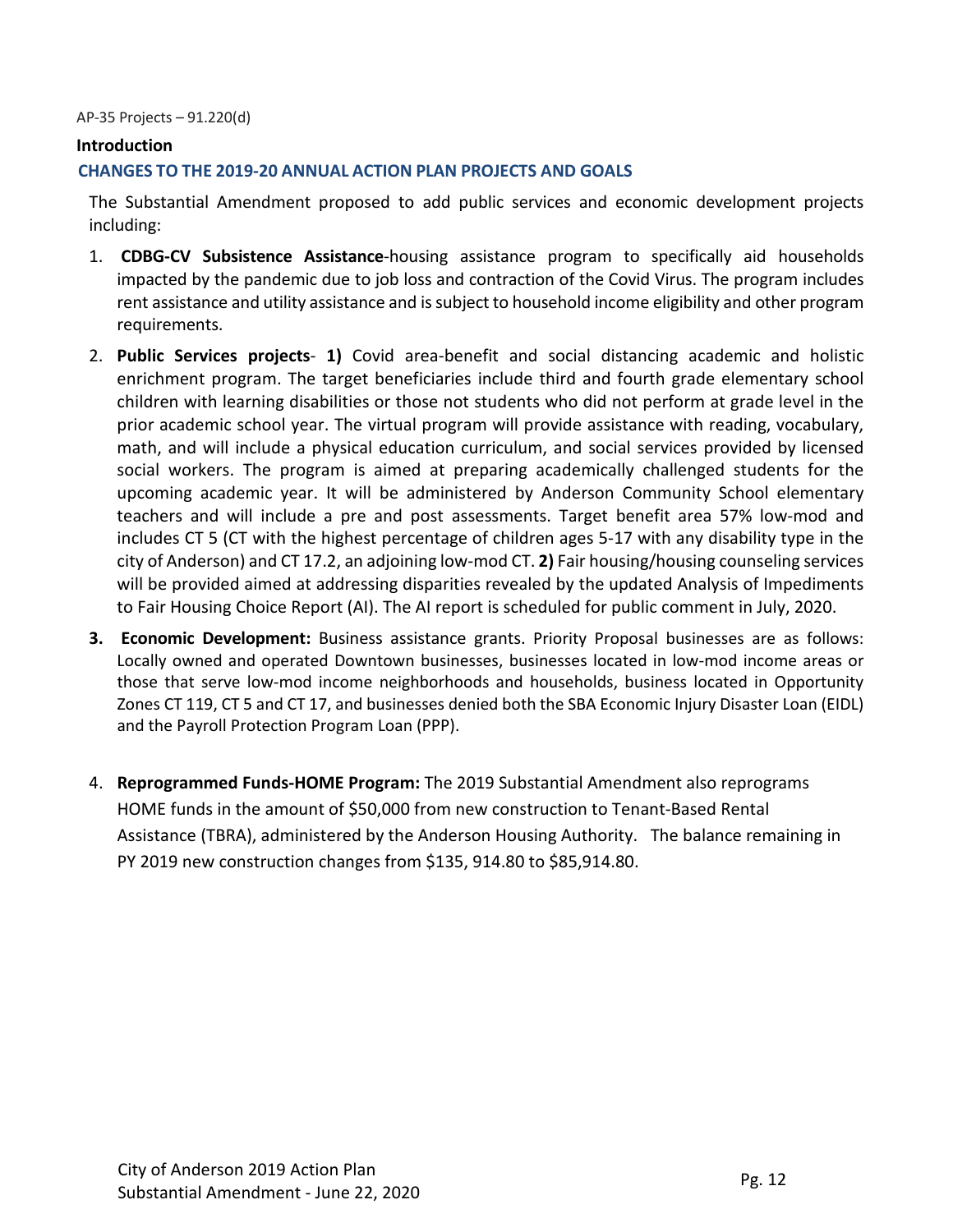#### **Projects**

| #              | <b>Project Name</b>                                                              |
|----------------|----------------------------------------------------------------------------------|
| $\mathbf{1}$   | <b>CDBG Administration</b>                                                       |
| $\mathcal{P}$  | <b>HOME Administration</b>                                                       |
| 3              | HOME CHDO Administration                                                         |
| 4              | Alternatives, Incorporated-Emergency Shelter & Homeless Prevention               |
| 5              | Alternatives, Incorporated-Kids Connection                                       |
| 6              | Anderson Housing Authority Public Facilities-Public Housing Playground Project   |
|                | Christian Center-Public Facilities Rehabilitation-Homeless Services Eleos Center |
| $\overline{7}$ | Ivy Tech Community College- ACS Senior High School Project- JumpStart            |
| 8              | Stripped Love Homeless Prevention for Sexually Exploited Women                   |
| 10             | YMCA Youth School Break Camp Expansion                                           |
| 11             | <b>General Public Services TBD</b>                                               |
| 12             | <b>Public Facilities and Improvements</b>                                        |
| 13             | Homeowner Occupied Rehabilitation                                                |
| 14             | Demolition                                                                       |
| 15             | <b>New Construction</b>                                                          |
| 16             | Down Payment Assistance (DPA)                                                    |
| 17             | Tenant-Based Rental Assistance (TBRA)-Anderson Housing Authority                 |
| 18             | <b>CDBG-CV Business Assistance: Small Business and Microenterprise</b>           |
| 19             | <b>CDBG-CV Subsistence Assistance: Housing Assistance</b>                        |
| 20             | <b>CDBG-CV Fair Housing/Housing Counseling</b>                                   |
| 21             | <b>CDBG-CV Youth Services</b>                                                    |
| 22             | <b>CDBG-CV Administration</b>                                                    |

**Table 6 - Project Information**

#### **Describe the reasonsfor allocation priorities and any obstacles to addressing underserved needs**

The Department of Housing and Urban Development (HUD) awarded additional funding through the Coronavirus Aid, Relief, and Economic Security Act (CARES Act). The supplemental funding requires amending the original PY 2019 Action Plan. As such, the City of Anderson made the changes to the PY Action Plan, reflected above.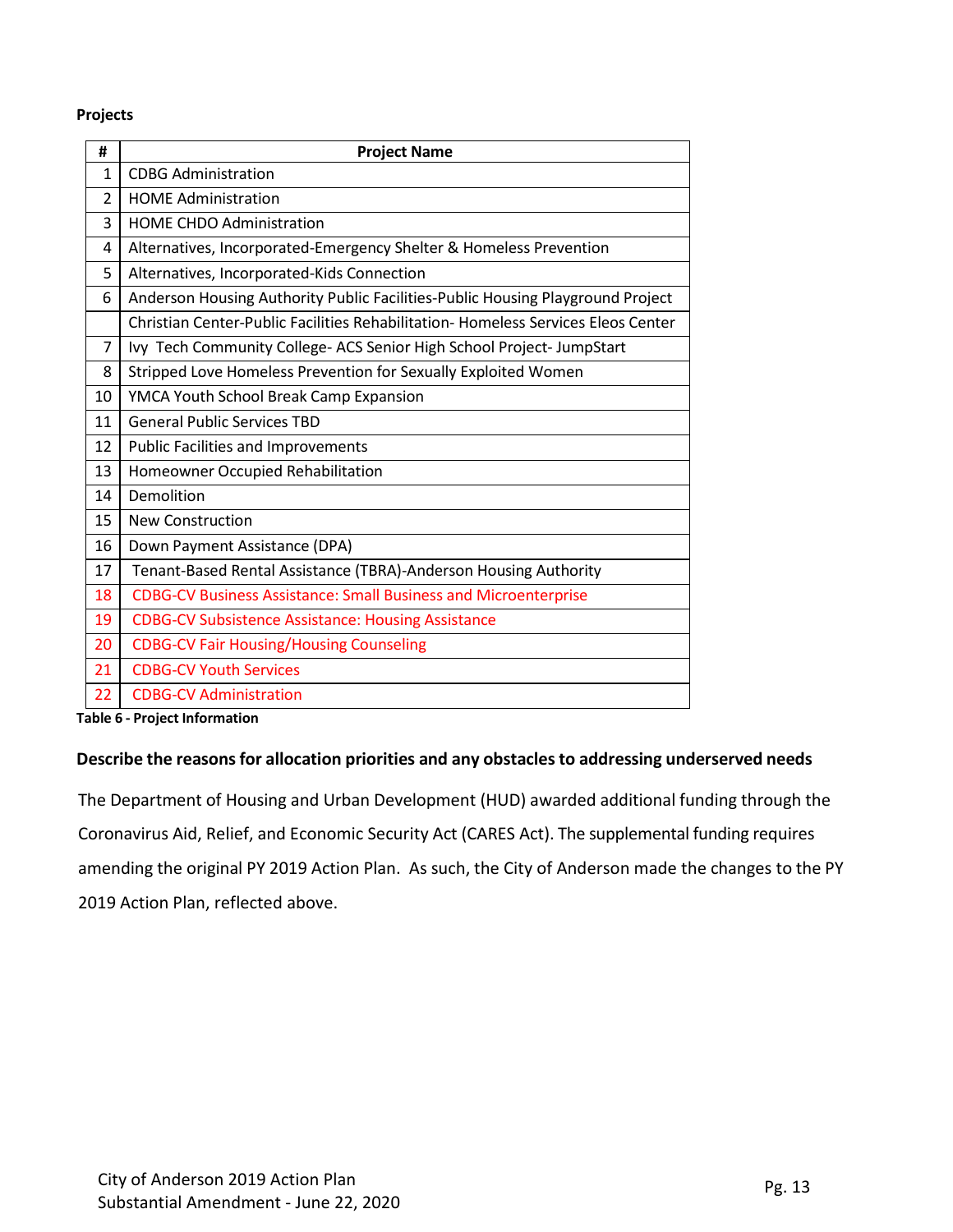#### **Project Summary Information**

# **Substantial Amendment Project Summary**

| $\mathbf{1}$            | <b>Project Name</b>                                                                        | Administration                                                                                                                                                    |  |  |  |
|-------------------------|--------------------------------------------------------------------------------------------|-------------------------------------------------------------------------------------------------------------------------------------------------------------------|--|--|--|
|                         | <b>Target Area</b>                                                                         | 120.1,2 and 3<br>CT 4 & 5<br>CT 119                                                                                                                               |  |  |  |
|                         | <b>Goals Supported</b>                                                                     | Neighborhood Revitalization                                                                                                                                       |  |  |  |
|                         | <b>Needs Addressed</b>                                                                     | <b>Education &amp; Job Skills Training</b><br>Infrastructure<br><b>Owner Occupied Rehabilitation</b><br><b>Youth Activities</b><br><b>General Public Services</b> |  |  |  |
|                         | <b>Funding</b>                                                                             | CDBG-CV: \$82,110.00                                                                                                                                              |  |  |  |
|                         | <b>Description</b>                                                                         | Oversight and administration of CDBG eligible activities.                                                                                                         |  |  |  |
|                         | <b>Target Date</b>                                                                         | 5/31/2024                                                                                                                                                         |  |  |  |
|                         | Estimate the number and type of families that will<br>benefit from the proposed activities | Administration - Not Applicable                                                                                                                                   |  |  |  |
|                         | <b>Location Description</b>                                                                | City-wide                                                                                                                                                         |  |  |  |
|                         | <b>Planned Activities</b>                                                                  | <b>Administration of CDBG Activities</b>                                                                                                                          |  |  |  |
| $\overline{2}$          | <b>Project Name</b>                                                                        | <b>Business Assistance</b>                                                                                                                                        |  |  |  |
|                         | <b>Target Area</b>                                                                         | 120.1,2 and 3<br>CT 4 & 5<br>CT 119                                                                                                                               |  |  |  |
|                         | <b>Goals Supported</b>                                                                     | Neighborhood Revitalization                                                                                                                                       |  |  |  |
|                         | <b>Needs Addressed</b>                                                                     | Non-housing Community Development                                                                                                                                 |  |  |  |
|                         | <b>Funding</b>                                                                             | CDBG-CV: \$164,223.00                                                                                                                                             |  |  |  |
|                         | <b>Description</b>                                                                         | <b>COVID Related Grant Assistance</b>                                                                                                                             |  |  |  |
|                         | <b>Target Date</b>                                                                         | 12/31/2020                                                                                                                                                        |  |  |  |
|                         | Estimate the number and type of families that will<br>benefit from the proposed activities | 16 Small businesses and Microenterprises assisted. Grant<br>amounts up to \$10,000.00 each                                                                        |  |  |  |
|                         | <b>Location Description</b>                                                                | <b>Target Areas</b>                                                                                                                                               |  |  |  |
|                         | <b>Planned Activities</b>                                                                  | Urgent Need Activities to prepare, prevent, or respond to<br>the pandemic                                                                                         |  |  |  |
| $\overline{\mathbf{3}}$ | <b>Project Name</b>                                                                        | Subsistence Assistance: Housing assistance                                                                                                                        |  |  |  |
|                         | <b>Target Area</b>                                                                         | 120.1,2 and 3<br>CT 4 & 5<br>CT 119                                                                                                                               |  |  |  |
|                         | <b>Goals Supported</b>                                                                     | <b>Emergency Family Housing</b>                                                                                                                                   |  |  |  |
|                         | <b>Needs Addressed</b>                                                                     | Low-mod housing benefit                                                                                                                                           |  |  |  |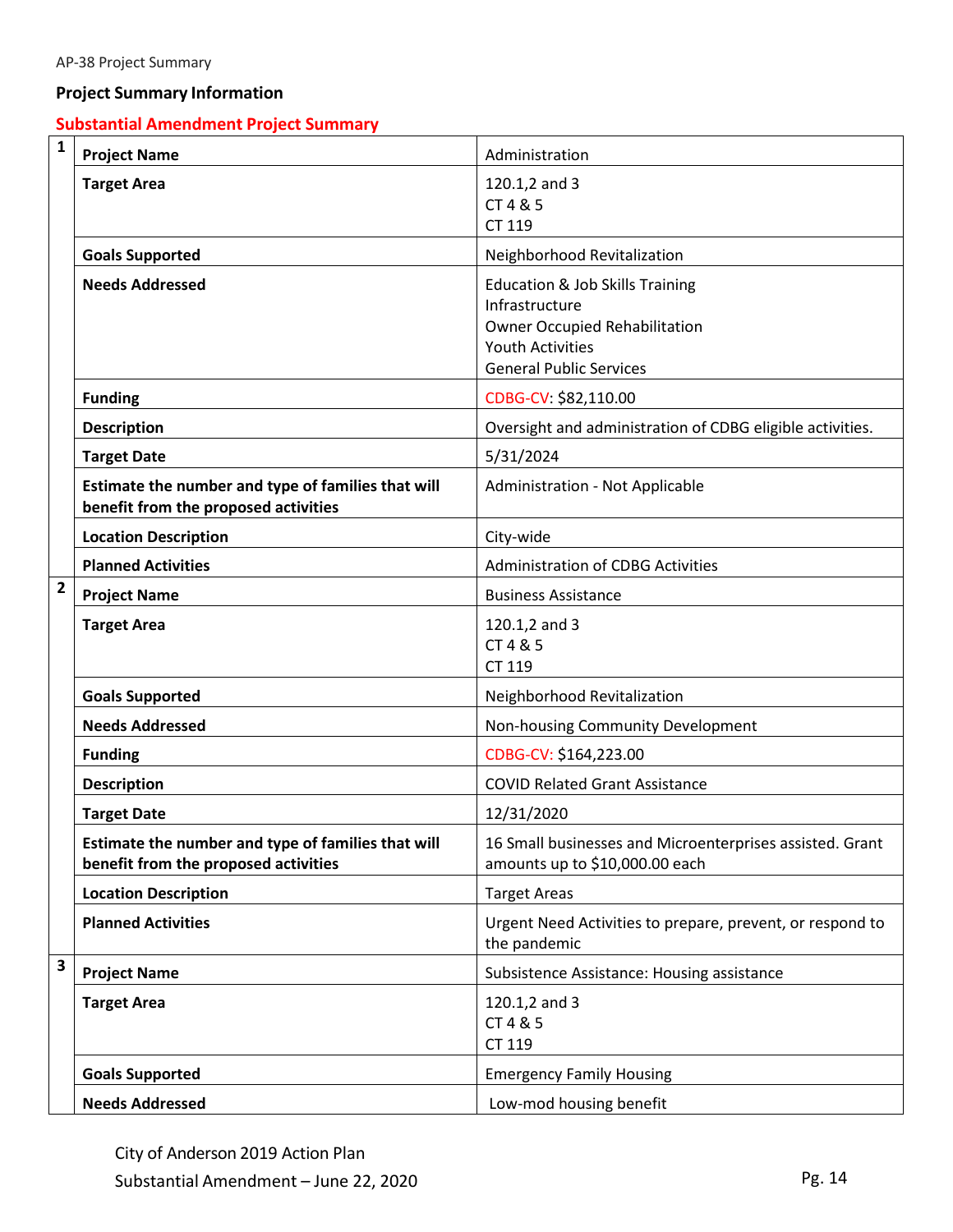|   | <b>Funding</b>                                                                             | CDBG-CV: \$206,077.00                                                                        |
|---|--------------------------------------------------------------------------------------------|----------------------------------------------------------------------------------------------|
|   | <b>Description</b>                                                                         | Housing and utility assistance to income qualified<br>households                             |
|   | <b>Target Date</b>                                                                         | 12/31/2020                                                                                   |
|   | Estimate the number and type of families that will<br>benefit from the proposed activities | 80+ low-mod income households                                                                |
|   | <b>Location Description</b>                                                                | City-wide                                                                                    |
|   | <b>Planned Activities</b>                                                                  | Housing assistance grants                                                                    |
| 4 | <b>Project Name</b>                                                                        | Fair Housing/Housing Counseling Services                                                     |
|   | <b>Target Area</b>                                                                         | 120.1,2 and 3<br>CT 4 & 5<br>CT 119                                                          |
|   | <b>Goals Supported</b>                                                                     | <b>Affordable Housing</b>                                                                    |
|   | <b>Needs Addressed</b>                                                                     | Low-mod housing benefit                                                                      |
|   | <b>Funding</b>                                                                             | CDBG-CV: \$30,000.00                                                                         |
|   | <b>Description</b>                                                                         | Housing counseling and education to renters, landlords,<br>and homeowners                    |
|   | <b>Target Date</b>                                                                         | 5/31/2021                                                                                    |
|   | Estimate the number and type of families that will<br>benefit from the proposed activities | Approximately 40-50 households                                                               |
|   | <b>Location Description</b>                                                                | City-wide                                                                                    |
|   | <b>Planned Activities</b>                                                                  | Targeted services to address access to fair housing choice                                   |
| 5 | <b>Project Name</b>                                                                        | Youth Academic and Social Distancing Programs                                                |
|   | <b>Target Area</b>                                                                         | CT 5 & CT 17.2                                                                               |
|   | <b>Goals Supported</b>                                                                     | Recreational and Academic Youth Activities                                                   |
|   | <b>Needs Addressed</b>                                                                     | <b>General Public Services</b>                                                               |
|   | <b>Funding</b>                                                                             | CDBG-CV: \$65,000.00                                                                         |
|   | <b>Description</b>                                                                         | Academic and Social Distancing Youth Projects                                                |
|   | <b>Target Date</b>                                                                         | 5/31/2021                                                                                    |
|   | Estimate the number and type of families that will<br>benefit from the proposed activities | Approximately 60+ youth will receive services to address,<br>prevent, or respond to COVID-19 |
|   | <b>Location Description</b>                                                                | <b>Target Area Benefit Projects</b>                                                          |
|   | <b>Planned Activities</b>                                                                  | Academic Enrichment and Social Distancing Activities                                         |

**Reprogrammed Funds-HOME Program:** The 2019 Substantial Amendment also reprograms HOME funds in the amount of \$50,000 from new construction to Tenant-Based Rental Assistance (TBRA), administered by the Anderson Housing Authority. The balance remaining in PY 2019 new construction changes from \$135, 914.80 to \$85,914.80.

City of Anderson 2019 Action Plan Substantial Amendment – June 22, 2020 Pg. 15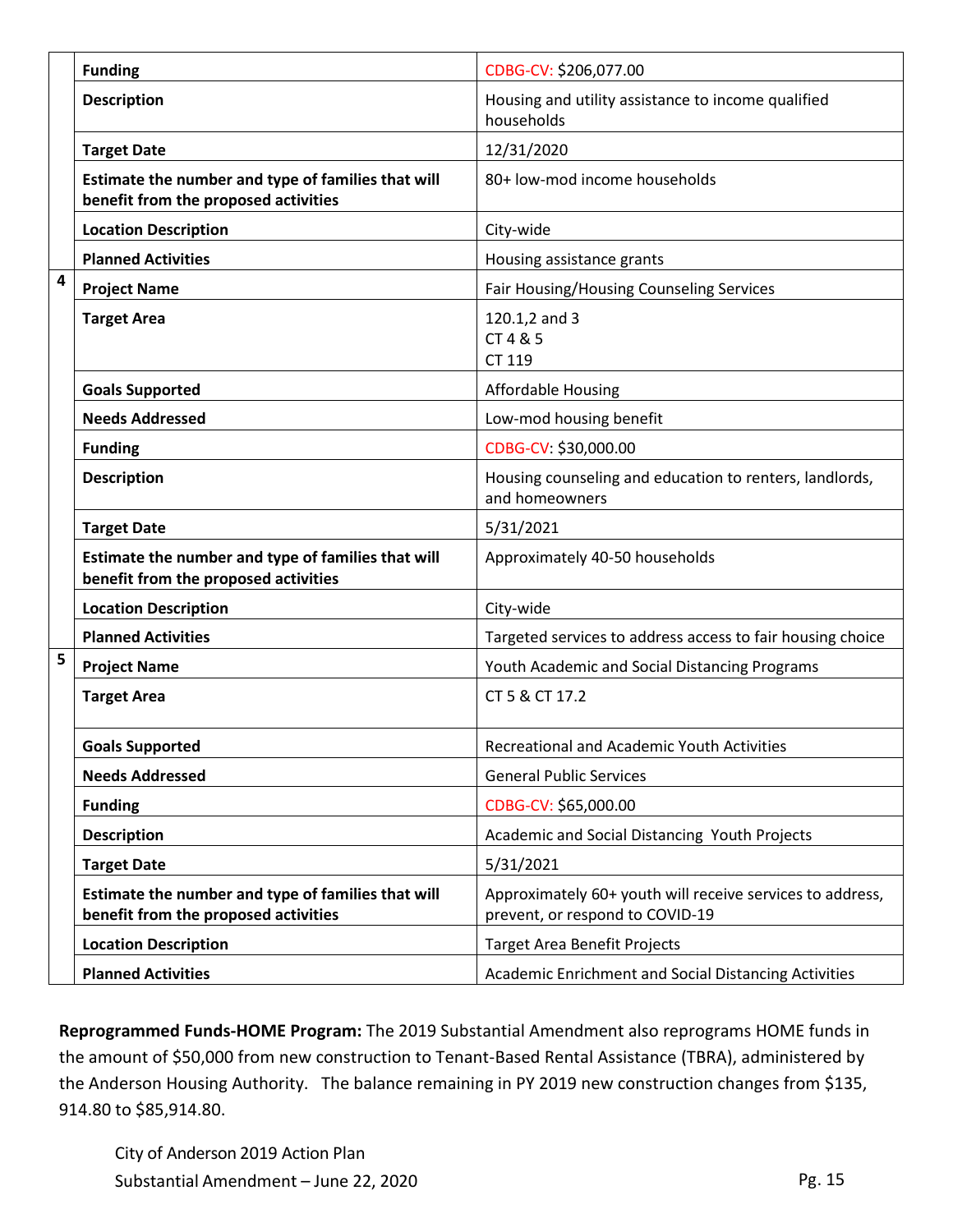| PY2019 Original Annual Action Plan Project Summary |  |  |
|----------------------------------------------------|--|--|
|----------------------------------------------------|--|--|

| $\mathbf{1}$            | <b>Project Name</b>                                                                           | <b>CDBG Administration</b>                                                                                                                                        |
|-------------------------|-----------------------------------------------------------------------------------------------|-------------------------------------------------------------------------------------------------------------------------------------------------------------------|
|                         | <b>Target Area</b>                                                                            | 120.1,2 and 3<br>CT 4 & 5<br>CT 119                                                                                                                               |
|                         | <b>Goals Supported</b>                                                                        | Neighborhood Revitalization                                                                                                                                       |
|                         | <b>Needs Addressed</b>                                                                        | <b>Education &amp; Job Skills Training</b><br>Infrastructure<br><b>Owner Occupied Rehabilitation</b><br><b>Youth Activities</b><br><b>General Public Services</b> |
|                         | <b>Funding</b>                                                                                | CDBG: \$174,695.80                                                                                                                                                |
|                         | <b>Description</b>                                                                            | Oversight and administration of CDBG eligible activities.                                                                                                         |
|                         | <b>Target Date</b>                                                                            | 5/31/2020                                                                                                                                                         |
|                         | Estimate the number and type of<br>families that will benefit from the<br>proposed activities | Administration - Not Applicable                                                                                                                                   |
|                         | <b>Location Description</b>                                                                   | City-wide                                                                                                                                                         |
|                         | <b>Planned Activities</b>                                                                     | <b>Administration of CDBG Activities</b>                                                                                                                          |
| $\overline{2}$          | <b>Project Name</b>                                                                           | <b>HOME Administration</b>                                                                                                                                        |
|                         | <b>Target Area</b>                                                                            | 120.1,2 and 3<br>CT 4 & 5<br>CT 119                                                                                                                               |
|                         | <b>Goals Supported</b>                                                                        | Increase Homeownership Opportunities                                                                                                                              |
|                         | <b>Needs Addressed</b>                                                                        | <b>Rental Assistance</b><br><b>Increased Homeownership Opportunities</b>                                                                                          |
|                         | <b>Funding</b>                                                                                | HOME: \$30,788.70                                                                                                                                                 |
|                         | <b>Description</b>                                                                            | Oversight and administration of HOME eligible activities                                                                                                          |
|                         | <b>Target Date</b>                                                                            | 5/31/2020                                                                                                                                                         |
|                         | Estimate the number and type of<br>families that will benefit from the<br>proposed activities | Administration - Not Applicable                                                                                                                                   |
|                         | <b>Location Description</b>                                                                   | City-wide                                                                                                                                                         |
|                         | <b>Planned Activities</b>                                                                     | Administration and oversight of HOME eligible activities                                                                                                          |
|                         |                                                                                               | HOME CHDO Administration                                                                                                                                          |
| $\overline{\mathbf{3}}$ | <b>Project Name</b>                                                                           |                                                                                                                                                                   |
|                         | <b>Target Area</b>                                                                            | 120.1,2 and 3<br>CT 4 & 5<br>CT 119                                                                                                                               |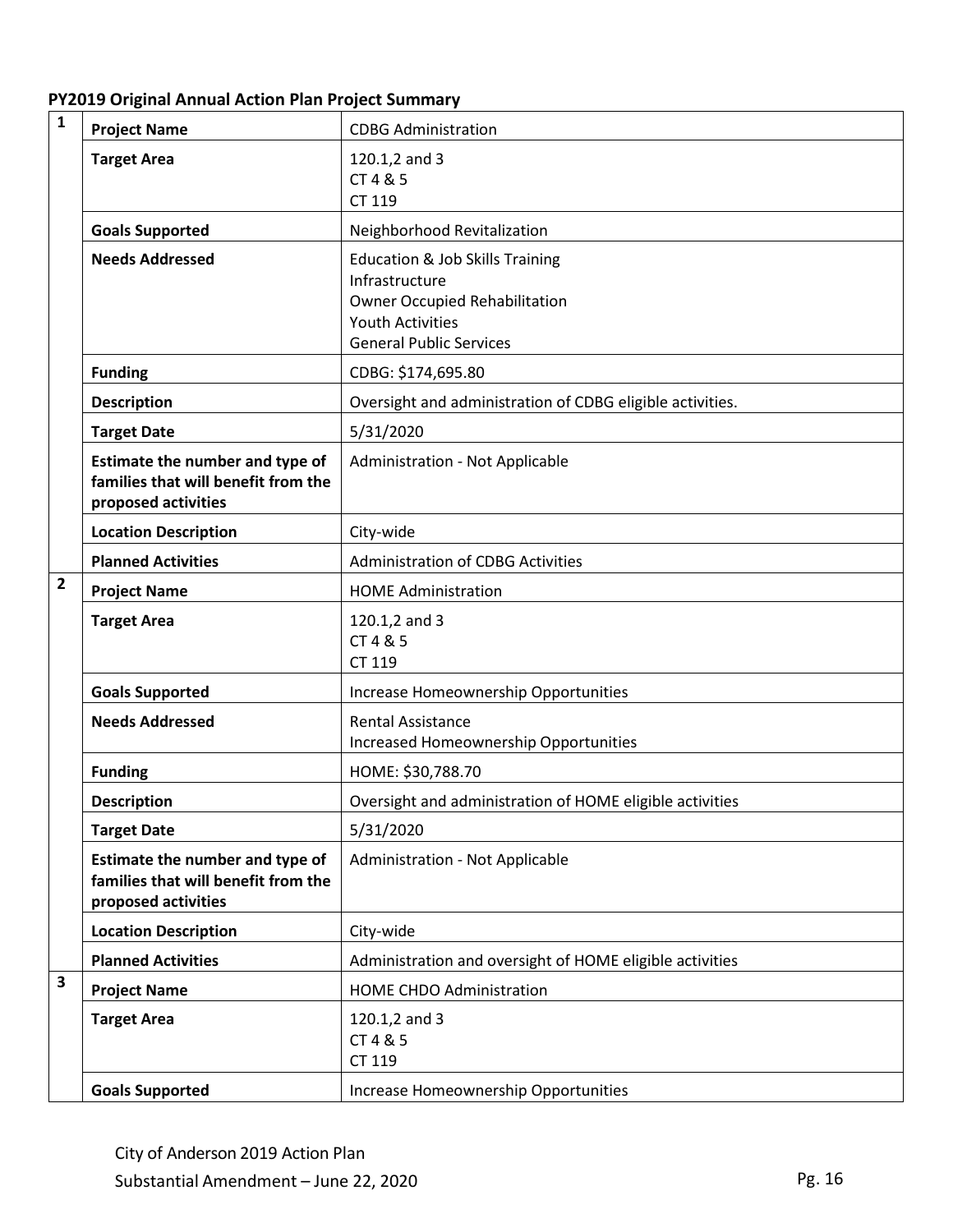|                         | <b>Needs Addressed</b>                                                                        | Rehabilitation of vacant and/or foreclosed housing<br><b>Increased Homeownership Opportunities</b>                                                                                                             |
|-------------------------|-----------------------------------------------------------------------------------------------|----------------------------------------------------------------------------------------------------------------------------------------------------------------------------------------------------------------|
|                         | <b>Funding</b>                                                                                | HOME: \$46,183.50                                                                                                                                                                                              |
|                         | <b>Description</b>                                                                            | Administration and CHDO eligible projects                                                                                                                                                                      |
|                         | <b>Target Date</b>                                                                            | 5/31/2020                                                                                                                                                                                                      |
|                         | Estimate the number and type of<br>families that will benefit from the<br>proposed activities | CHDO eligible activities including Downpayment Assistance administered by<br>PathStone Corporation. 4 clients will receive homebuyer and mortgage<br>counseling and Downpayment Assistance to purchase a home. |
|                         | <b>Location Description</b>                                                                   | City-wide                                                                                                                                                                                                      |
|                         | <b>Planned Activities</b>                                                                     | Administration, Downpayment Assistance and eligible activities                                                                                                                                                 |
| $\overline{\mathbf{4}}$ | <b>Project Name</b>                                                                           | Anderson Housing Authority Playground and Common Room                                                                                                                                                          |
|                         | <b>Target Area</b>                                                                            | 120.1,2 and 3<br>CT 4 & 5<br>CT 119                                                                                                                                                                            |
|                         | <b>Goals Supported</b>                                                                        | Neighborhood Revitalization                                                                                                                                                                                    |
|                         | <b>Needs Addressed</b>                                                                        | <b>General Public Services</b>                                                                                                                                                                                 |
|                         | <b>Funding</b>                                                                                | CDBG: \$30,000                                                                                                                                                                                                 |
|                         | <b>Description</b>                                                                            | Assist Public Housing Agency in carrying out programs that benefit Public<br>Housing residence                                                                                                                 |
|                         | <b>Target Date</b>                                                                            | 5/31/2020                                                                                                                                                                                                      |
|                         | Estimate the number and type of                                                               | Approximately 44 families served at Lynnwood Public Housing Complex. In                                                                                                                                        |
|                         | families that will benefit from the<br>proposed activities                                    | the CT area that has no neighborhood park, community center, or other social<br>outlets for youth.                                                                                                             |
|                         | <b>Location Description</b>                                                                   | CT 110.2, 62% low-mode 1613 Miller Avenue, Anderson, IN.                                                                                                                                                       |
|                         | <b>Planned Activities</b>                                                                     | Activities will include playground common area equipment purchase. AHA<br>will provide supervised Saturday activities through parent community service<br>and community partnerships.                          |
| 5                       | <b>Project Name</b>                                                                           | Alternatives, Incorporated-Emergency Shelter & Homeless Prevention                                                                                                                                             |
|                         | <b>Target Area</b>                                                                            | 120.1,2 and 3<br>CT 4 & 5<br>CT 119                                                                                                                                                                            |
|                         | <b>Goals Supported</b>                                                                        | <b>Emergency Family Housing</b>                                                                                                                                                                                |
|                         | <b>Needs Addressed</b>                                                                        | <b>General Public Services</b>                                                                                                                                                                                 |
|                         | <b>Funding</b>                                                                                | CDBG: \$10,000                                                                                                                                                                                                 |
|                         | <b>Description</b>                                                                            | <b>Homeless Prevention Services</b>                                                                                                                                                                            |
|                         | <b>Target Date</b>                                                                            | 5/31/2020                                                                                                                                                                                                      |
|                         | Estimate the number and type of<br>families that will benefit from the<br>proposed activities | Provided 10 families with housing assistance, case management, and financial<br>coaching services will be provided by the United Way THRIVE initiative for<br>women transitioning out of the shelter.          |
|                         | <b>Location Description</b>                                                                   | Location unavailable due to privacy                                                                                                                                                                            |

City of Anderson 2019 Action Plan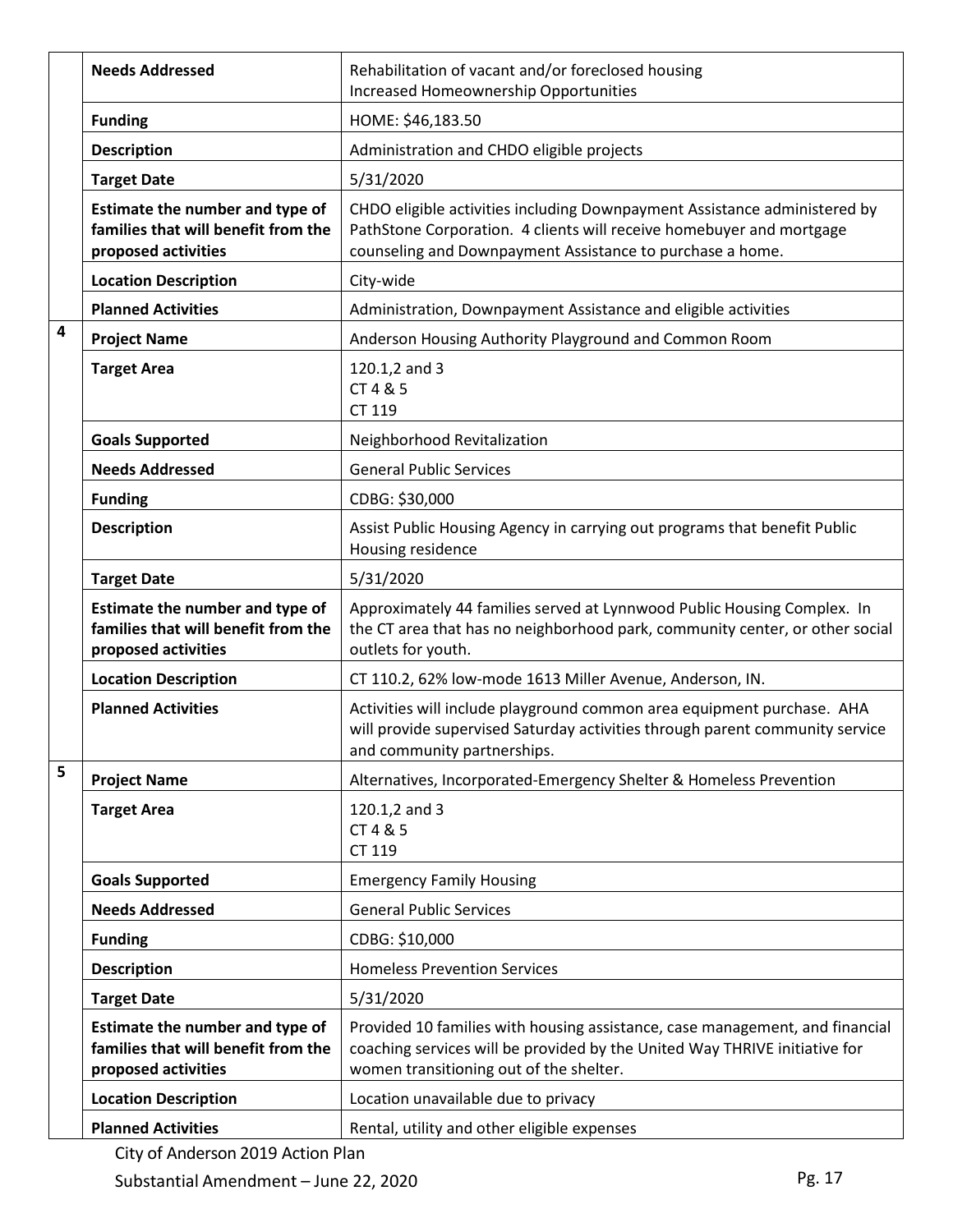| 6                       | <b>Project Name</b>                                                                           | Alternatives, Incorporated-Kids Connection                                                                                                                                                      |
|-------------------------|-----------------------------------------------------------------------------------------------|-------------------------------------------------------------------------------------------------------------------------------------------------------------------------------------------------|
|                         | <b>Target Area</b>                                                                            | 120.1,2 and 3                                                                                                                                                                                   |
|                         |                                                                                               | CT 4 & 5<br>CT 119                                                                                                                                                                              |
|                         | <b>Goals Supported</b>                                                                        | <b>Emergency Family Housing</b>                                                                                                                                                                 |
|                         | <b>Needs Addressed</b>                                                                        | <b>General Public Services</b>                                                                                                                                                                  |
|                         | <b>Funding</b>                                                                                | CDBG: \$5,000                                                                                                                                                                                   |
|                         | <b>Description</b>                                                                            | Homeless Services for youth in shelter housing.                                                                                                                                                 |
|                         | <b>Target Date</b>                                                                            | 5/31/2020                                                                                                                                                                                       |
|                         | Estimate the number and type of<br>families that will benefit from the<br>proposed activities | Provide 25 School-Age Homeless Children with youth activities and<br>educational classes. Program expansion to include summer camp activities<br>for pre-school children housed in the shelter. |
|                         | <b>Location Description</b>                                                                   | Location unavailable due to privacy                                                                                                                                                             |
|                         | <b>Planned Activities</b>                                                                     | Math, Science, self-esteem, and healthy relationship educational services,<br>field trips, and other summer fun activities.                                                                     |
| $\overline{\mathbf{z}}$ | <b>Project Name</b>                                                                           | Christian Center Eleos Center Public Facilities Rehabilitation                                                                                                                                  |
|                         | <b>Target Area</b>                                                                            | CT 119                                                                                                                                                                                          |
|                         | <b>Goals Supported</b>                                                                        | Neighborhood Revitalization                                                                                                                                                                     |
|                         | <b>Needs Addressed</b>                                                                        | <b>General Public Services</b>                                                                                                                                                                  |
|                         | <b>Funding</b>                                                                                | CDBG: \$35,000                                                                                                                                                                                  |
|                         | <b>Description</b>                                                                            | <b>Public Facilities Improvement</b>                                                                                                                                                            |
|                         | <b>Target Date</b>                                                                            | 5/31/2020                                                                                                                                                                                       |
|                         | Estimate the number and type of<br>families that will benefit from the<br>proposed activities | Approximately 170 participants served after the completion of the rehab<br>project. Expected service delivery PY2020                                                                            |
|                         | <b>Location Description</b>                                                                   | Area Benefit: CT 119.1, 119.2, 11.3 75% Low-Mod 603 Meridian Street,<br>Anderson, IN                                                                                                            |
|                         | <b>Planned Activities</b>                                                                     | Facilities rehab of a vacant building to enable a new wrap-around service<br>center for the homeless population in Anderson City.                                                               |
| 8                       | <b>Project Name</b>                                                                           | Ivy Tech Community College Jump-Start Program                                                                                                                                                   |
|                         | <b>Target Area</b>                                                                            | 120.1,2 and 3<br>CT 4 & 5<br>CT 119                                                                                                                                                             |
|                         | <b>Goals Supported</b>                                                                        | <b>Recreational and Educational Youth Activities</b>                                                                                                                                            |
|                         | <b>Needs Addressed</b>                                                                        | <b>Education &amp; Job Skills Training</b><br><b>General Public Services</b>                                                                                                                    |
|                         | <b>Funding</b>                                                                                | CDBG: \$17,500                                                                                                                                                                                  |
|                         | <b>Description</b>                                                                            | <b>General Public Services: Education: Youth Services</b>                                                                                                                                       |
|                         | <b>Target Date</b>                                                                            | 5/31/2020                                                                                                                                                                                       |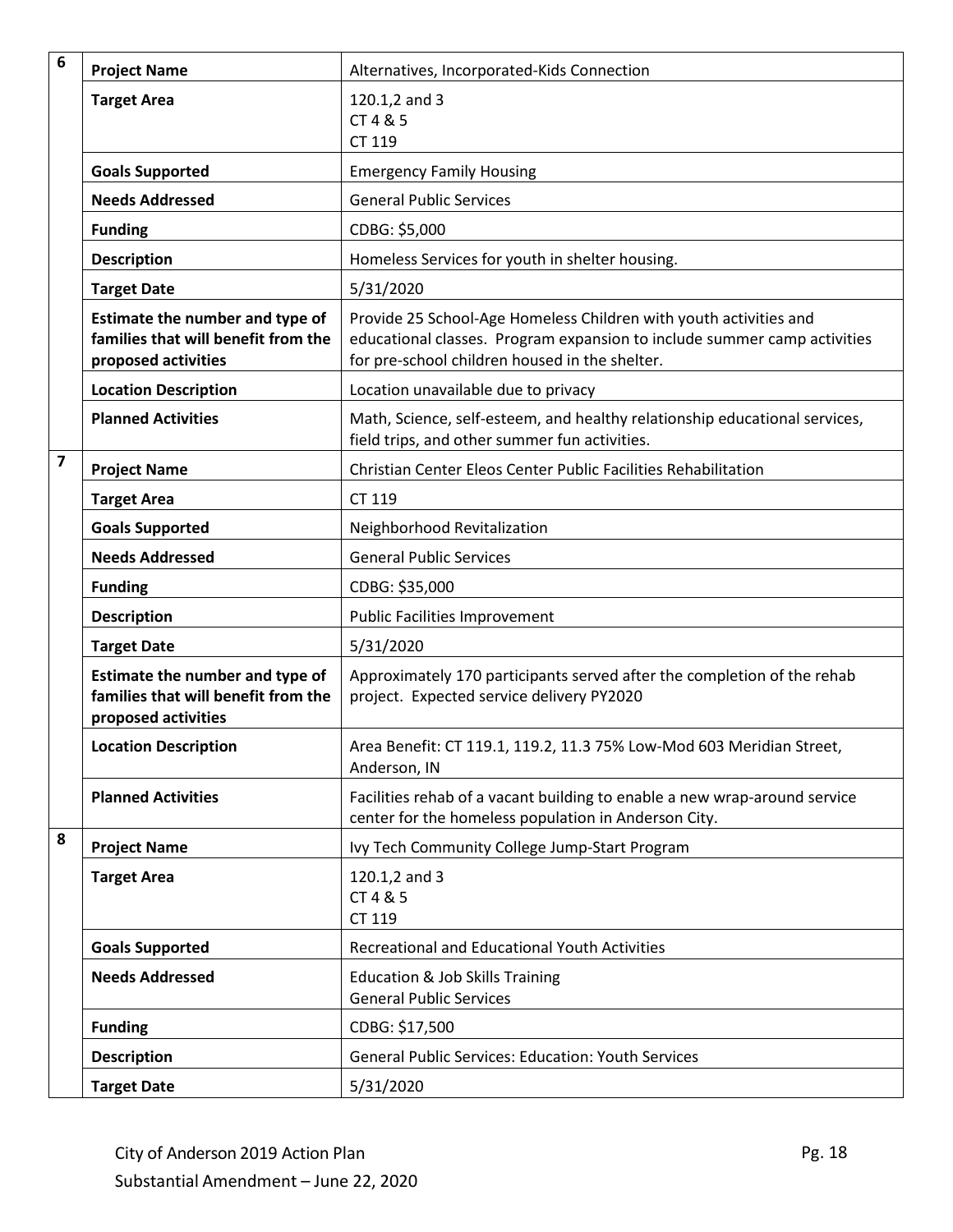|    | Estimate the number and type of<br>families that will benefit from the<br>proposed activities | 100 youth will complete pre-college preparation for success class and earn<br>one college credit.                                               |
|----|-----------------------------------------------------------------------------------------------|-------------------------------------------------------------------------------------------------------------------------------------------------|
|    | <b>Location Description</b>                                                                   | Ivy Tech Community College - Anderson, IN                                                                                                       |
|    | <b>Planned Activities</b>                                                                     | College preparation course with college credit.                                                                                                 |
| 9  | <b>Project Name</b>                                                                           | Stripped Love Homeless Prevention for Sexually Exploited Women                                                                                  |
|    | <b>Target Area</b>                                                                            | 120.1,2 and 3<br>CT 4 & 5<br>CT 119                                                                                                             |
|    | <b>Goals Supported</b>                                                                        | <b>Emergency Family Housing</b>                                                                                                                 |
|    | <b>Needs Addressed</b>                                                                        | <b>General Public Services</b>                                                                                                                  |
|    | <b>Funding</b>                                                                                | CDBG: \$5,900                                                                                                                                   |
|    | <b>Description</b>                                                                            | <b>General Public Services: Homeless Prevention</b>                                                                                             |
|    | <b>Target Date</b>                                                                            | 5/31/2020                                                                                                                                       |
|    | Estimate the number and type of<br>families that will benefit from the<br>proposed activities | 8-10 Participants Served                                                                                                                        |
|    | <b>Location Description</b>                                                                   | CT 11.3, 85%; Low-Mod service location; Anderson, Indiana                                                                                       |
|    |                                                                                               | Services - City Wide                                                                                                                            |
| 10 | <b>Planned Activities</b>                                                                     | Homeless intervention and prevention services                                                                                                   |
|    | <b>Project Name</b>                                                                           | YMCA Youth School Break Camp                                                                                                                    |
|    | <b>Target Area</b>                                                                            | CT 119                                                                                                                                          |
|    | <b>Goals Supported</b>                                                                        | Recreational and Educational Youth Activities                                                                                                   |
|    | <b>Needs Addressed</b>                                                                        | <b>Youth Activities</b><br><b>General Public Services</b>                                                                                       |
|    | <b>Funding</b>                                                                                | CDBG: \$31,120                                                                                                                                  |
|    | <b>Description</b>                                                                            | Youth Services and Nutrition Program                                                                                                            |
|    | <b>Target Date</b>                                                                            | 5/31/2020                                                                                                                                       |
|    | Estimate the number and type of<br>families that will benefit from the<br>proposed activities | Approximately 45 low-income youth campers will benefit from the structured<br>camp environment.                                                 |
|    | <b>Location Description</b>                                                                   | CT 119, 68%; 28 West 12th Street, Anderson, Indiana                                                                                             |
|    | <b>Planned Activities</b>                                                                     | Campers form healthy relationships, explore and discover science,<br>technology, literature, arts, and crafts, and obtain a sense of belonging. |
| 11 | <b>Project Name</b>                                                                           | <b>General Public Services TBD</b>                                                                                                              |
|    | <b>Target Area</b>                                                                            | 120.1,2 and 3<br>CT 4 & 5<br>CT 119                                                                                                             |
|    | <b>Goals Supported</b>                                                                        | Neighborhood Revitalization<br>Recreational and Educational Youth Activities                                                                    |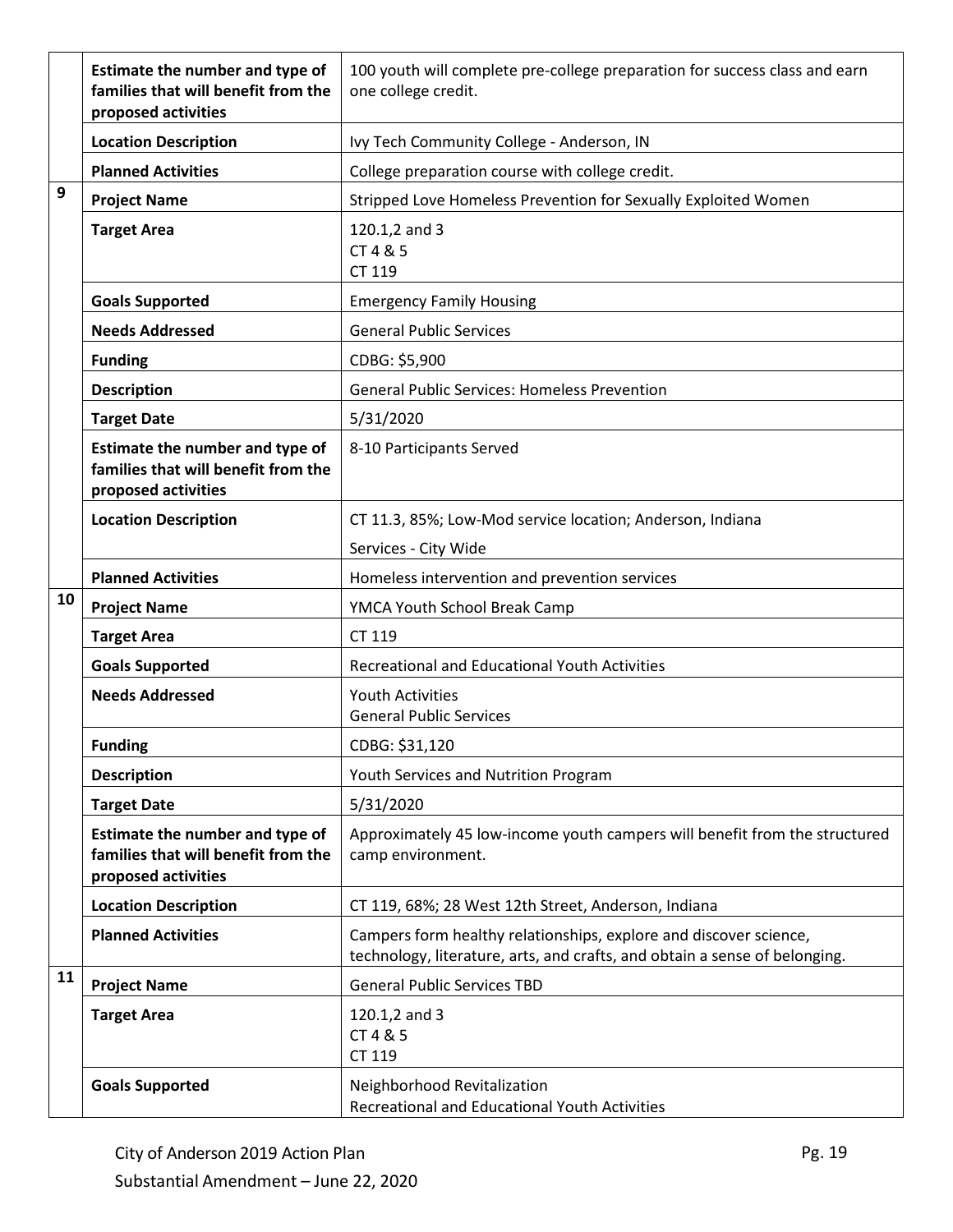|    | <b>Needs Addressed</b>                                                                        | <b>General Public Services</b>                                                                                                                                     |
|----|-----------------------------------------------------------------------------------------------|--------------------------------------------------------------------------------------------------------------------------------------------------------------------|
|    | <b>Funding</b>                                                                                | CDBG: \$30,480                                                                                                                                                     |
|    | <b>Description</b>                                                                            | <b>General Public Services TBD</b>                                                                                                                                 |
|    | <b>Target Date</b>                                                                            | 5/31/2020                                                                                                                                                          |
|    | Estimate the number and type of<br>families that will benefit from the<br>proposed activities | <b>TBD</b>                                                                                                                                                         |
|    | <b>Location Description</b>                                                                   | <b>TBD</b>                                                                                                                                                         |
|    | <b>Planned Activities</b>                                                                     | Services to low-mod income persons                                                                                                                                 |
| 12 | <b>Project Name</b>                                                                           | <b>Public Facilities and Improvements</b>                                                                                                                          |
|    | <b>Target Area</b>                                                                            | 120.1,2 and 3<br>CT 4 & 5<br>CT 119                                                                                                                                |
|    | <b>Goals Supported</b>                                                                        | Neighborhood Revitalization                                                                                                                                        |
|    | <b>Needs Addressed</b>                                                                        | Infrastructure                                                                                                                                                     |
|    | <b>Funding</b>                                                                                | CDBG: \$458,783.20                                                                                                                                                 |
|    | <b>Description</b>                                                                            | Repair of streets, sidewalks, public facilities, and parks structures and other<br>improvement activities TBD to stabilize neighborhoods.                          |
|    | <b>Target Date</b>                                                                            | 5/31/2020                                                                                                                                                          |
|    | Estimate the number and type of<br>families that will benefit from the<br>proposed activities | Through infrastructure improvements in neighborhoods, the City estimates<br>approximately 600+ households will benefit from these activities.                      |
|    | <b>Location Description</b>                                                                   | LMA Parks and Neighborhoods, and CDBG eligible Projects TBD                                                                                                        |
|    | <b>Planned Activities</b>                                                                     | Repair of streets, sidewalks, and parks structures, repair and development of<br>public facilities                                                                 |
| 13 | <b>Project Name</b>                                                                           | Homeowner Occupied Rehabilitation                                                                                                                                  |
|    | <b>Target Area</b>                                                                            | 120.1,2 and 3<br>CT 4 & 5<br>CT 119                                                                                                                                |
|    | <b>Goals Supported</b>                                                                        | Increase Homeownership Opportunities                                                                                                                               |
|    | <b>Needs Addressed</b>                                                                        | <b>Owner Occupied Rehabilitation</b>                                                                                                                               |
|    | <b>Funding</b>                                                                                | CDBG: Total: \$66,564.22 Reprogrammed uncommitted and released<br>unutilized Public Service Funds; PY2016: \$1,616.94; PY2017: \$18,915.19;<br>PY2018: \$46,032.09 |
|    | <b>Description</b>                                                                            | Repairs to houses owned by income eligible participants                                                                                                            |
|    | <b>Target Date</b>                                                                            | 5/31/2020                                                                                                                                                          |
|    | Estimate the number and type of<br>families that will benefit from the<br>proposed activities | 4 Income-eligible Homeowners                                                                                                                                       |
|    | <b>Location Description</b>                                                                   | Locations are yet TBD                                                                                                                                              |
|    | <b>Planned Activities</b>                                                                     | Repairs to houses owned by income eligible participants                                                                                                            |

City of Anderson 2019 Action Plan

Substantial Amendment – June 22, 2020 Pg. 20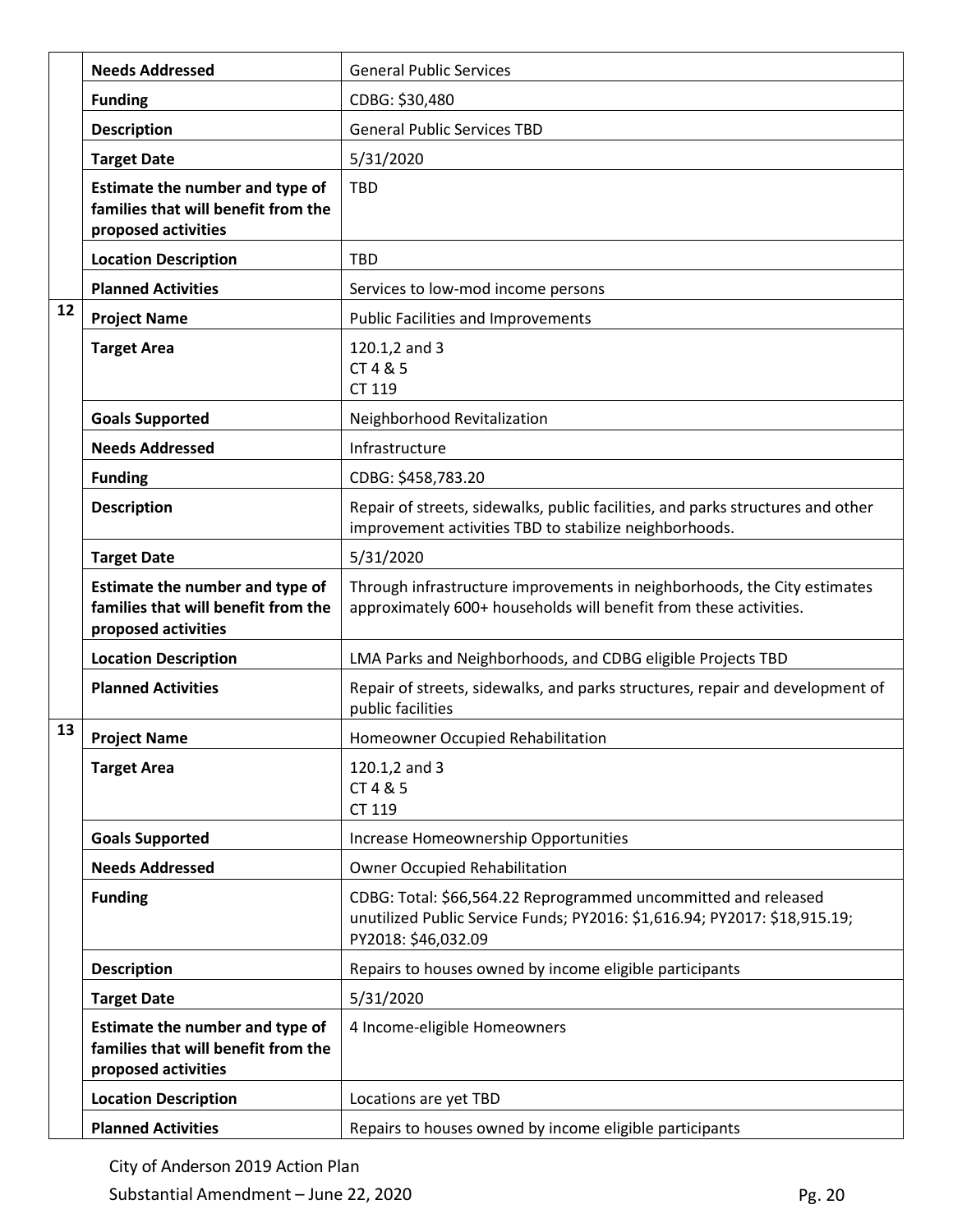| 14 | <b>Project Name</b>                                                                           | Demolition                                                                                                                                                    |
|----|-----------------------------------------------------------------------------------------------|---------------------------------------------------------------------------------------------------------------------------------------------------------------|
|    | <b>Target Area</b>                                                                            | 120.1,2 and 3<br>CT 4 & 5<br>CT 119                                                                                                                           |
|    | <b>Goals Supported</b>                                                                        | Neighborhood Revitalization                                                                                                                                   |
|    | <b>Needs Addressed</b>                                                                        | <b>General Public Services</b>                                                                                                                                |
|    | <b>Funding</b>                                                                                | CDBG: \$75,000                                                                                                                                                |
|    | <b>Description</b>                                                                            | Demolish blighted properties in targeted areas                                                                                                                |
|    | <b>Target Date</b>                                                                            | 5/31/2020                                                                                                                                                     |
|    | Estimate the number and type of<br>families that will benefit from the<br>proposed activities | Impact 200 or more residents as their surrounding environments will be<br>improved by the elimination of slum and blight: 4 blighted structures<br>demolished |
|    | <b>Location Description</b>                                                                   | Demolition/Clearance will take place on properties deemed unsafe or<br>uninhabitable by Municipal Development (TBD)                                           |
|    | <b>Planned Activities</b>                                                                     | Clearance                                                                                                                                                     |
| 15 | <b>Project Name</b>                                                                           | New Construction                                                                                                                                              |
|    | <b>Target Area</b>                                                                            | 120.1,2 and 3<br>CT 4 & 5<br>CT 119                                                                                                                           |
|    | <b>Goals Supported</b>                                                                        | Neighborhood Revitalization<br>Increase Homeownership Opportunities                                                                                           |
|    | <b>Needs Addressed</b>                                                                        | <b>Increased Homeownership Opportunities</b>                                                                                                                  |
|    | <b>Funding</b>                                                                                | HOME: Total: \$135,914.80. PY2019: \$85,914.80; PY2017: Reprogrammed<br>Homeowner-occupied rehabilitation \$50,00                                             |
|    | <b>Description</b>                                                                            | Partner Agencies: Habitat for Humanity other partners TBD - Plan and<br>Underwrite new construction projects using Blight Elimination Property (BEP)          |
|    | <b>Target Date</b>                                                                            | 5/31/2020                                                                                                                                                     |
|    | Estimate the number and type of<br>families that will benefit from the<br>proposed activities | Estimated: 1-2 new construction project plans completed in PY2019 and begin<br>breaking ground.                                                               |
|    | <b>Location Description</b>                                                                   | TBD: Citywide BEP properties                                                                                                                                  |
|    | <b>Planned Activities</b>                                                                     | Planning and Underwriting                                                                                                                                     |
| 16 | <b>Project Name</b>                                                                           | Down-Payment Assistance                                                                                                                                       |
|    | <b>Target Area</b>                                                                            | 120.1,2 and 3<br>CT 4 & 5<br>CT 119                                                                                                                           |
|    | <b>Goals Supported</b>                                                                        | Increase Homeownership Opportunities                                                                                                                          |
|    | <b>Needs Addressed</b>                                                                        | <b>Increased Homeownership Opportunities</b>                                                                                                                  |
|    | <b>Funding</b>                                                                                | HOME: \$45,000                                                                                                                                                |
|    | <b>Description</b>                                                                            | The planning process to serve 6 income eligible households Target Population<br>Section 8 Residents and other eligible populations                            |